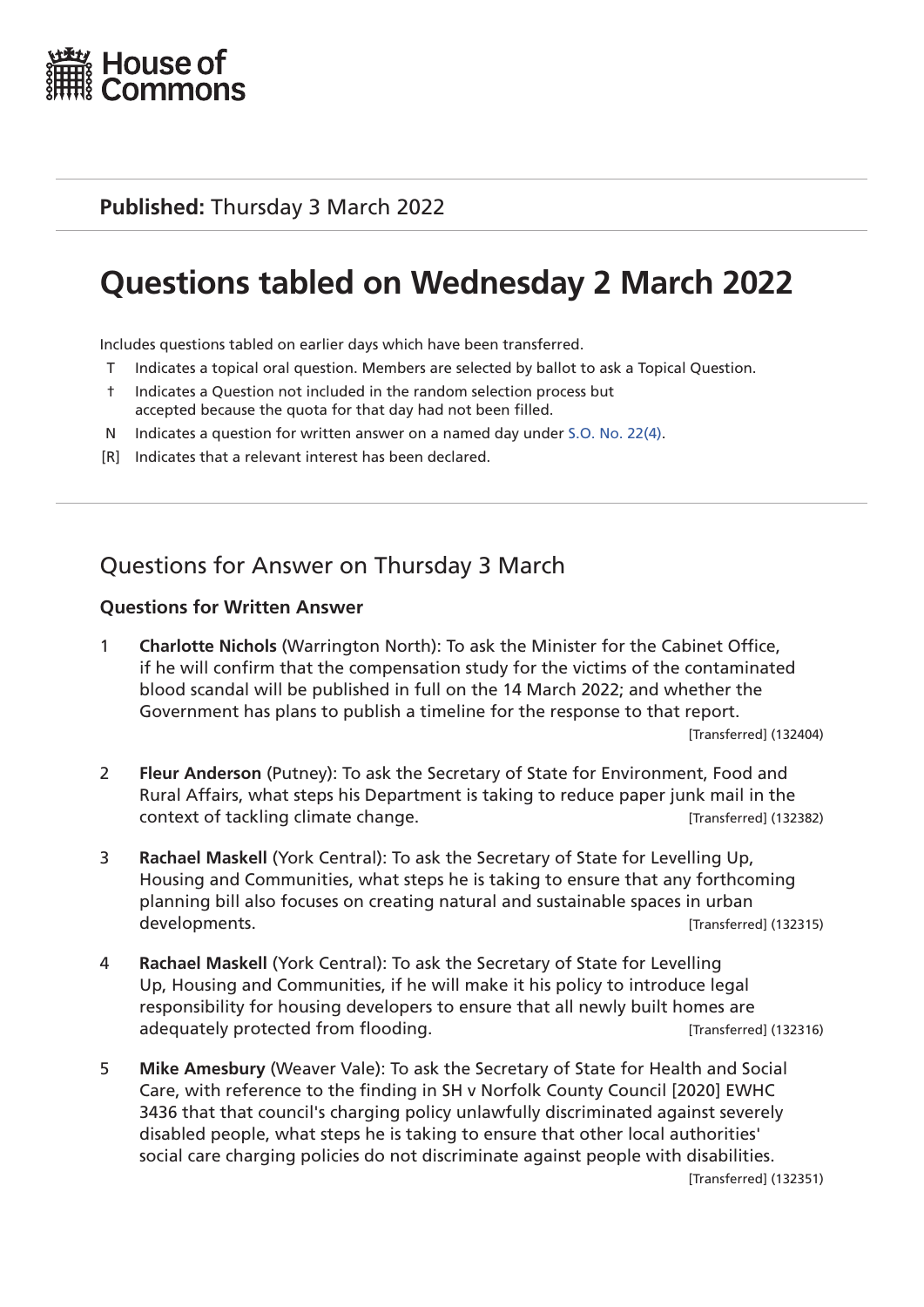- 6N **Alex Norris** (Nottingham North): To ask the Secretary of State for Health and Social Care, if he will meet with representatives from Asthma UK and the British Lung Foundation Partnership to discuss their plans to deliver investment in respiratory research and development in the UK. [Transferred] (131297)
- 7 **Anne McLaughlin** (Glasgow North East): To ask the Secretary of State for Foreign, Commonwealth and Development Affairs, how many Chevening alumni in Afghanistan will be prioritised under the Afghan Citizens Resettlement Scheme. [Transferred] (132298)

## Questions for Answer on Monday 7 March

#### **Questions for Written Answer**

- 1N **Andy Slaughter** (Hammersmith): To ask the Attorney General, whether she plans to implement the recommendations from the Criminal Justice Joint Inspection into the police and CPS's response to rape post-charge in full; what her timetable is for implementing those recommendations; and if she will make a statement. (133142)
- 2N **Emily Thornberry** (Islington South and Finsbury): To ask the Attorney General, how many referrals were made by (a) police forces to the Crown Prosecution Service and (b) Action Fraud to police forces in each quarter since Action Fraud was established by police force area. (133145)
- 3N **Emily Thornberry** (Islington South and Finsbury): To ask the Attorney General, how many individual reports of suspected fraud were made to Action Fraud in each quarter since Action Fraud was established; and how many of those reports led to prosecutions, by police force area. The same state of the state (133146)
- 4N **Dan Carden** (Liverpool, Walton): To ask the Minister for the Cabinet Office, pursuant to the Answer of 24 May 2021 to Question 3128 on Earl Mountbatten of Burma: Disclosure of information, if he will provide a breakdown of the costs to the public purse incurred in relation to this matter to date. (133263)
- 5 **Mike Amesbury** (Weaver Vale): To ask the Secretary of State for Business, Energy and Industrial Strategy, what assessment his Department has made of the impact on Royal Mail customers of (a) the price increase on Royal Mail stamps and (b) current stamps which will no longer be valid from January 2023. (133279)
- 6 **Alicia Kearns** (Rutland and Melton): To ask the Secretary of State for Business, Energy and Industrial Strategy, what steps his Department is taking to support households living off the gas grid with rapidly rising gas prices. (133315)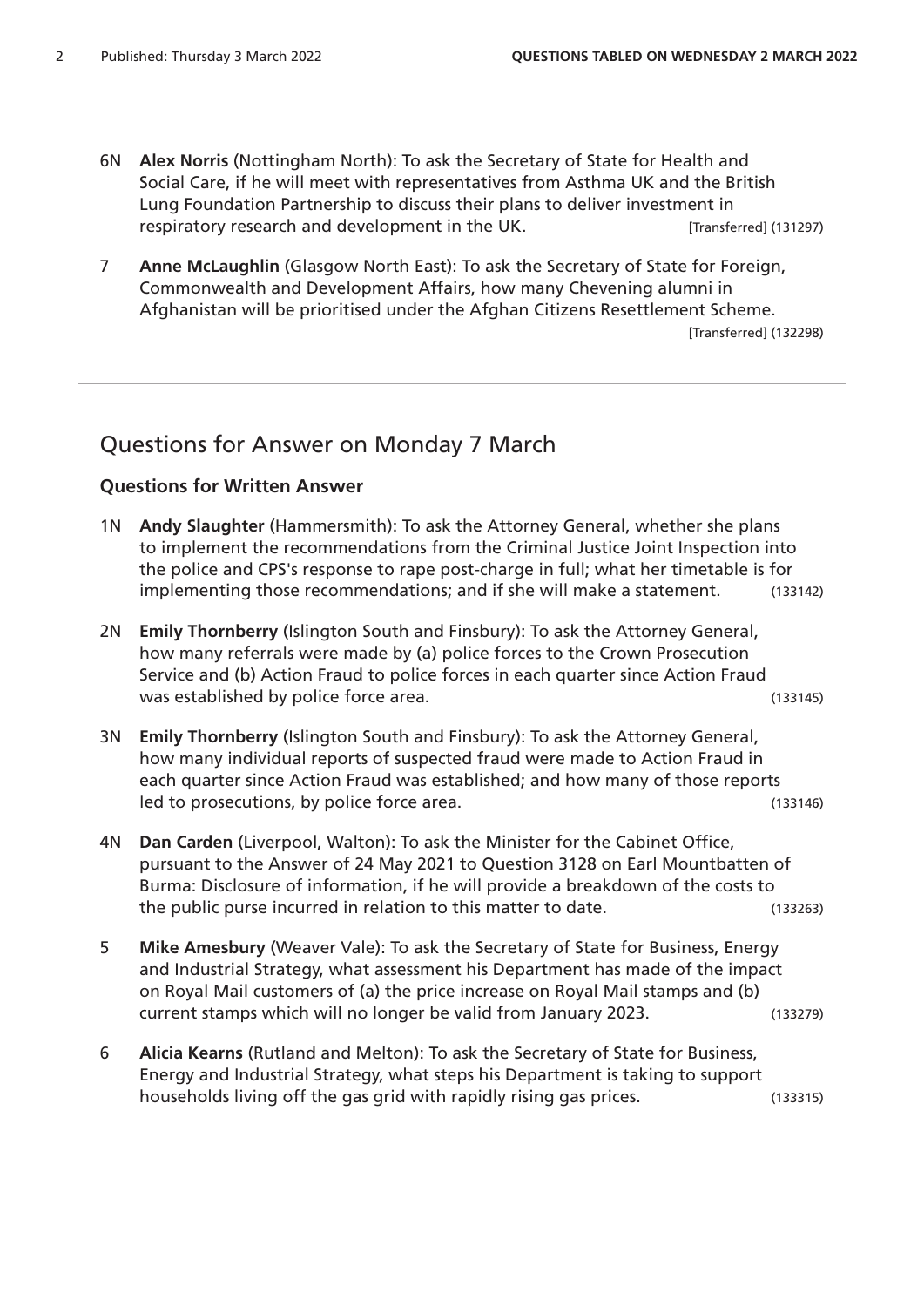- 7N **Kenny MacAskill** (East Lothian): To ask the Secretary of State for Business, Energy and Industrial Strategy, pursuant to the Answer of XXXX to Question [CHECK UIN 126983], what the most recent data is that his Department holds on self disconnection by (a) region and (b) UK nation. (133308)
- 8N **Kenny MacAskill** (East Lothian): To ask the Secretary of State for Business, Energy and Industrial Strategy, what recent assessment he has made of the availability, by (a) green and (b) blue hydrogen, of hydrogen fuel sites capable of providing for hydrogen buses. (133309)
- 9N **Kenny MacAskill** (East Lothian): To ask the Secretary of State for Business, Energy and Industrial Strategy, what his Department's strategy is for rolling out hydrogen fuel infrastructure sites capable of sustaining hydrogen fuelled buses. (133310)
- 10 **Rachael Maskell** (York Central): To ask the Secretary of State for Business, Energy and Industrial Strategy, what steps he is taking to build the UK's (a) non-gas and (b) oil energy capability. (133224)
- 11 **Rachael Maskell** (York Central): To ask the Secretary of State for Business, Energy and Industrial Strategy, what assessment he has made of the UK manufacturing capacity to assist with energy transition in other European countries. (133225)
- 12 **Rachael Maskell** (York Central): To ask the Secretary of State for Business, Energy and Industrial Strategy, what skills assessment he has undertaken to ensure that the UK can assist EU partners with the diversification of their energy supply. (133226)
- 13 **Rachael Maskell** (York Central): To ask the Secretary of State for Business, Energy and Industrial Strategy, what recent assessment he has made of the impact of business rates on the wellbeing of high streets. The matrix of the matrix  $(133227)$
- 14 **Rachael Maskell** (York Central): To ask the Secretary of State for Business, Energy and Industrial Strategy, whether he plans to reform business rates. (133228)
- 15 **Rachael Maskell** (York Central): To ask the Secretary of State for Business, Energy and Industrial Strategy, what recent assessment he has made of trends in the level of vacant units on high streets in England. (133229)
- 16N **Stewart Malcolm McDonald** (Glasgow South): To ask the Secretary of State for Business, Energy and Industrial Strategy, whether his Department plans to compensate people who have been mis-sold Green Deals. (133211)
- 17N **Jessica Morden** (Newport East): To ask the Secretary of State for Business, Energy and Industrial Strategy, whether people living with cancer will qualify for the Government's proposed energy industry fund for low income disabled people at risk of fuel poverty. (133152)
- 18 **David Mundell** (Dumfriesshire, Clydesdale and Tweeddale): To ask the Secretary of State for Business, Energy and Industrial Strategy, what the tariff obligations are on energy providers that supply customers who were previously served by a provider that went into administration. The same state of the control of the control of the control of the control of the control of the control of the control of the control of the control of the control of the control of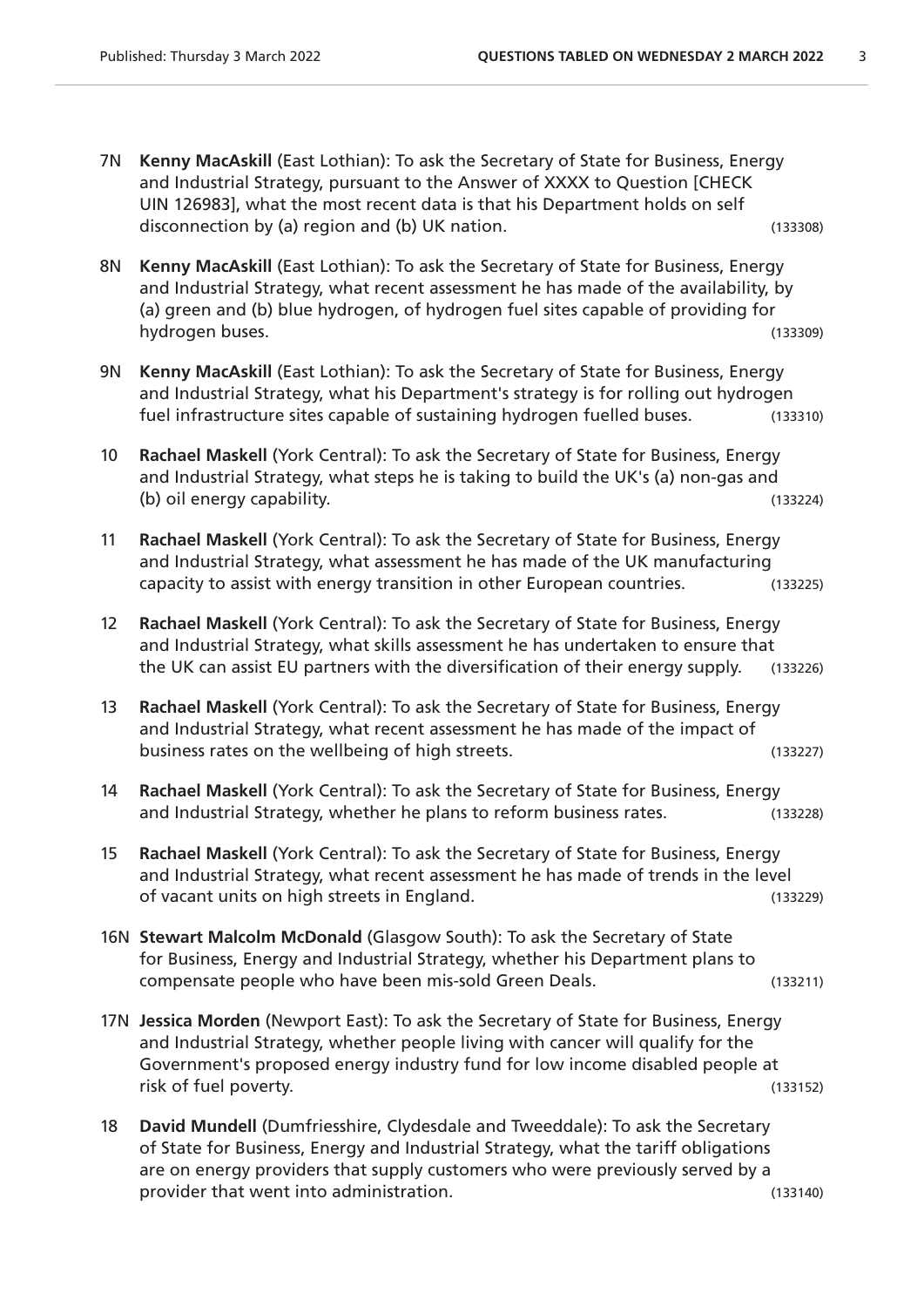- 19 **David Mundell** (Dumfriesshire, Clydesdale and Tweeddale): To ask the Secretary of State for Business, Energy and Industrial Strategy, how are new providers selected following the collapse of an energy supplier. (133141)
- 20N **Alex Norris** (Nottingham North): To ask the Secretary of State for Business, Energy and Industrial Strategy, what steps he is taking with the Secretary of State for Education on ensure that local skills improvement plans contribute to the UK's net zero targets. (133258)
- 21N **Alex Norris** (Nottingham North): To ask the Secretary of State for Business, Energy and Industrial Strategy, what steps he is taking to help ensure that all SMEs are able to offer t-Level placements across the UK. (133259)
- 22N **Chi Onwurah** (Newcastle upon Tyne Central): To ask the Secretary of State for Business, Energy and Industrial Strategy, how much funding (a) Russian- or (b) Belarussian-owned entities received in connection with the OneWeb satellite launch; and what proportion of that sum came from public funding used to purchase OneWeb out of bankruptcy in 2020. (133171)
- 23 **Chi Onwurah** (Newcastle upon Tyne Central): To ask the Secretary of State for Business, Energy and Industrial Strategy, whether his Department made an assessment of the potential merits of alternatives to the Russian Soyuz rockets for the launch of OneWeb; and what plans his Department has to (a) make an assessment of the potential merits of (a) alternative launch technology source and (b) postponing the launch of the remaining 36 OneWeb satellites so that an alternative launch technology can be identified. (133172)
- 24 **Chi Onwurah** (Newcastle upon Tyne Central): To ask the Secretary of State for Business, Energy and Industrial Strategy, what progress he has made in allocating the £354 million funding from the Global Britain Investment Fund identified for life sciences manufacturing in Autumn Budget 2021; with reference to the allocation of £60 million to the Life Sciences Innovative Manufacturing Fund, what engagement has he had with UK life sciences companies on allocation of the remaining funding; and what his timescale is for making further announcements on allocations from the Global Britain Investment Fund. (133173)
- 25 **Chi Onwurah** (Newcastle upon Tyne Central): To ask the Secretary of State for Business, Energy and Industrial Strategy, whether the £60 million funding to expand life sciences manufacturing announced on 2 March 2022 will be subject to his Department's commitment on page 173 of the Levelling Up White Paper to spend at least 55% of research and development funding outside the Greater South East. (133174)
- 26 **Chi Onwurah** (Newcastle upon Tyne Central): To ask the Secretary of State for Business, Energy and Industrial Strategy, with reference to the Government's press release entitled £260 million to boost healthcare research and manufacturing, published on 2 March 2022, stating that the Life Sciences Innovative Manufacturing Fund will help ensure the UK continues to be an attractive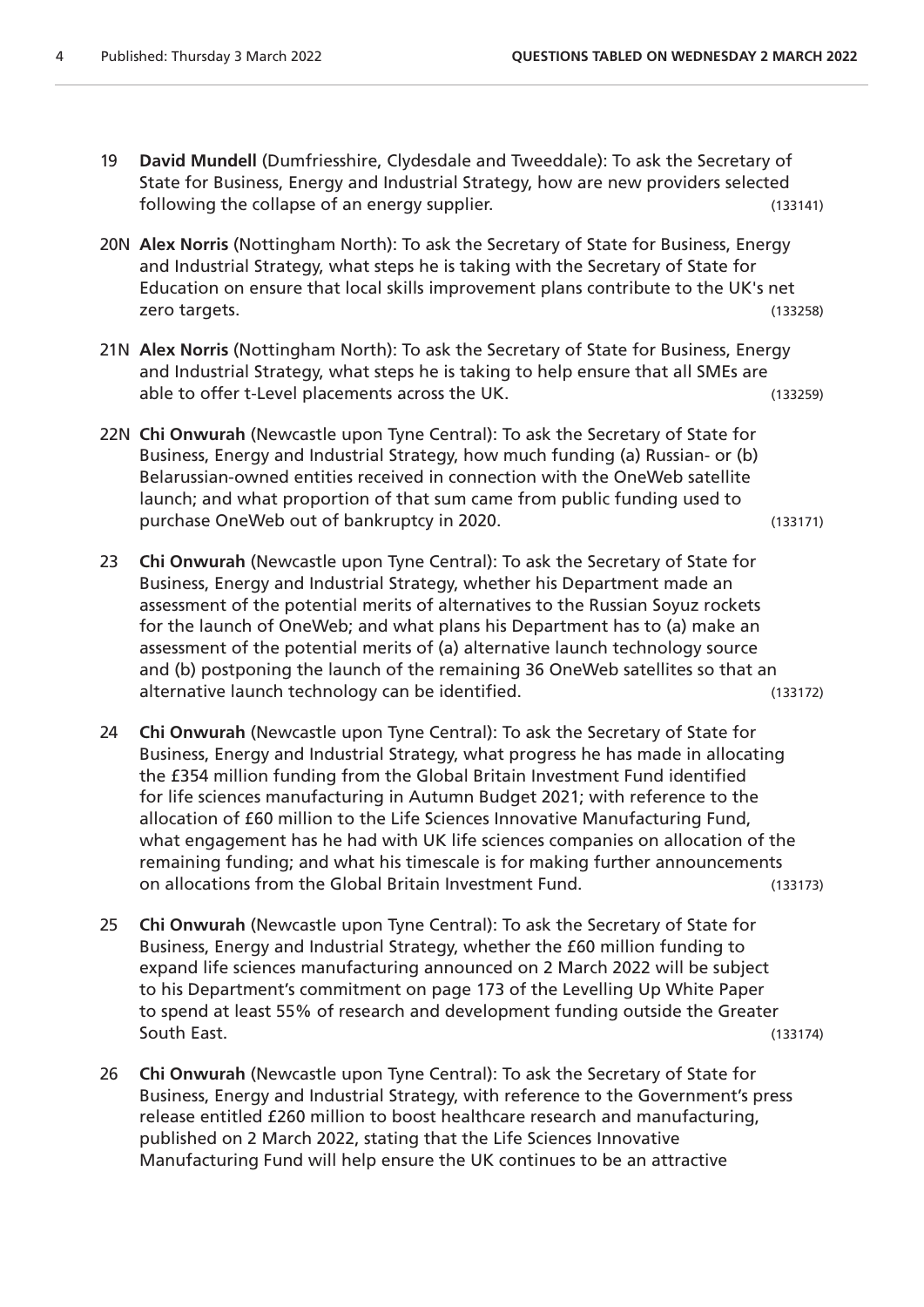investment destination, whether his Department is taking to ensure that fund leverages in at least twice as much private sector investment to be consistent with the ambition stated in the Levelling Up White Paper. (133175)

- 27 **Chi Onwurah** (Newcastle upon Tyne Central): To ask the Secretary of State for Business, Energy and Industrial Strategy, with reference to the Government's press release entitled £260 million to boost healthcare research and manufacturing, published on 2 March 2022, noting that Ortho Clinicals Diagnostics UK, Custom Pharmaceuticals Limited and Randox Laboratories have been awarded funding through the Medicines and Diagnostics Manufacturing Transformation Fund, how much funding has been allocated to the Medicines and Diagnostics Manufacturing Transformation Fund to date; and if he will make it his policy that allocations to that fund will not affect funding for the Life Sciences Innovative Manufacturing Fund. (133176)
- 28N **Chi Onwurah** (Newcastle upon Tyne Central): To ask the Secretary of State for Business, Energy and Industrial Strategy, if his Department will publish a regional breakdown of the successful applications to the Horizon programme. (133177)
- 29 **Jim Shannon** (Strangford): To ask the Secretary of State for Business, Energy and Industrial Strategy, what steps his Department is taking to help the private sector to deliver new nuclear energy projects. (133181)
- 30 **Jim Shannon** (Strangford): To ask the Secretary of State for Business, Energy and Industrial Strategy, what recent assessment he has made of the adequacy of regulatory checks on buy now pay later apps including Clearpay and Klarna. (133183)
- 31N **Alex Sobel** (Leeds North West): To ask the Secretary of State for Business, Energy and Industrial Strategy, if he will publish details of the proposed sale of the Vaccine Manufacturing and Innovation Centre (VMIC) including (a) which parts of VMIC are up for sale and (b) an estimate of the timeline for a sale to take place. (133270)
- 32N **Matt Western** (Warwick and Leamington): To ask the Secretary of State for Business, Energy and Industrial Strategy, what assessment he has made of the risk of cyber attacks to (a) automotive and (b) other businesses based in the UK. [Transferred] (132340)
- 33N **Matt Western** (Warwick and Leamington): To ask the Secretary of State for Business, Energy and Industrial Strategy, what steps he is taking to help protect (a) automotive and (b) other businesses based in the UK from cyber-attacks. [Transferred] (132341)
- 34N **Drew Hendry** (Inverness, Nairn, Badenoch and Strathspey): To ask the Secretary of State for Digital, Culture, Media and Sport, what assessment her Department has made of the potential sanctions that can be imposed on social media companies that fail to tackle disinformation from Russian-backed sources relating to the war in Ukraine. (133216)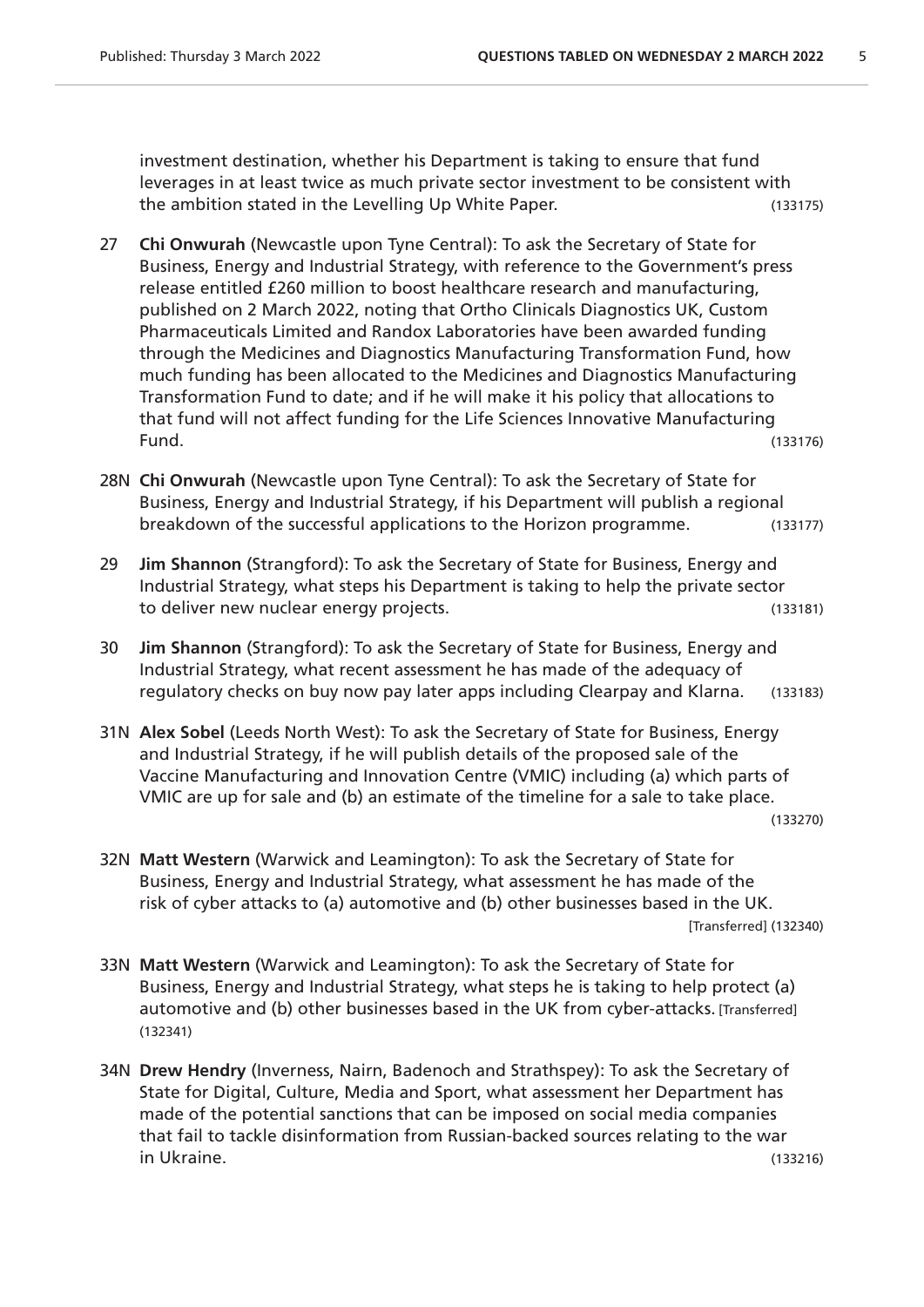35 **Jessica Morden** (Newport East): To ask the Secretary of State for Digital, Culture, Media and Sport, whether he has had recent discussions with the People's Postcode Lottery on that organisation's campaign to raise the charity lottery annual sales limit to £100 million. (133154)

- 36N **Dan Carden** (Liverpool, Walton): To ask the Secretary of State for Education, with reference to guidance entitled Political Impartiality in Schools published on 17 February 2022, what assessment he has made of the compatibility of that guidance with the requirement for schools to adopt LGBTQ+ inclusive approaches, as required by his Department's statutory guidance entitled Relationships and Sex Education and Health Education. (133264)
- 37N **Dan Carden** (Liverpool, Walton): To ask the Secretary of State for Education, with reference to guidance entitled Political Impartiality in Schools published on 17 February 2022, what assessment he has made of the compatibility of that guidance with the requirement for schools to adopt LGBT+ inclusive approaches as required by his Department's statutory guidance entitled Relationships and Sex Education and Health Education. (133266)
- 38N **Carol Monaghan** (Glasgow North West): To ask the Secretary of State for Education, when the Minister of State for Higher and Further Education plans to respond to the letter of 9 February 2022 from the hon. Member for Glasgow North West on arranging a meeting to discuss the situation of the Afghan Chevening Scholars. (133207)
- 39N **Alex Norris** (Nottingham North): To ask the Secretary of State for Education, of the 200,000 additional people completing high-quality skills training referred to in the Levelling Up in the United Kingdom White Paper, how many of those people he expects to be on (a) STEM courses and (b) apprenticeships; and how many are young people up to the age of 25. The same state of the state (132347)
- 40N **Alex Norris** (Nottingham North): To ask the Secretary of State for Education, if he will provide a breakdown of the number of additional people expected to complete high-quality skills training, as set out in the Levelling Up in the United Kingdom White Paper, in each year between 2022 and 2030. [Transferred] (132348)
- 41N **Alex Norris** (Nottingham North): To ask the Secretary of State for Education, with reference to table 2.3 in the Levelling Up in the United Kingdom White Paper, what steps he plans to take to ensure that local authorities that fall under level 1 devolution plans are able to feed local skills needs into the development of Local Skills Improvement Plans. Contract the Contract of Transferred] (132349)
- 42N **Alex Norris** (Nottingham North): To ask the Secretary of State for Education, what steps he is taking to ensure work placements for t-levels are available in every town in the UK. (133260)
- 43N **Alex Norris** (Nottingham North): To ask the Secretary of State for Education, what steps he is taking with the Secretary of State for Business, Energy and Industrial Strategy to increase the number of apprenticeships in STEM professions. (133261)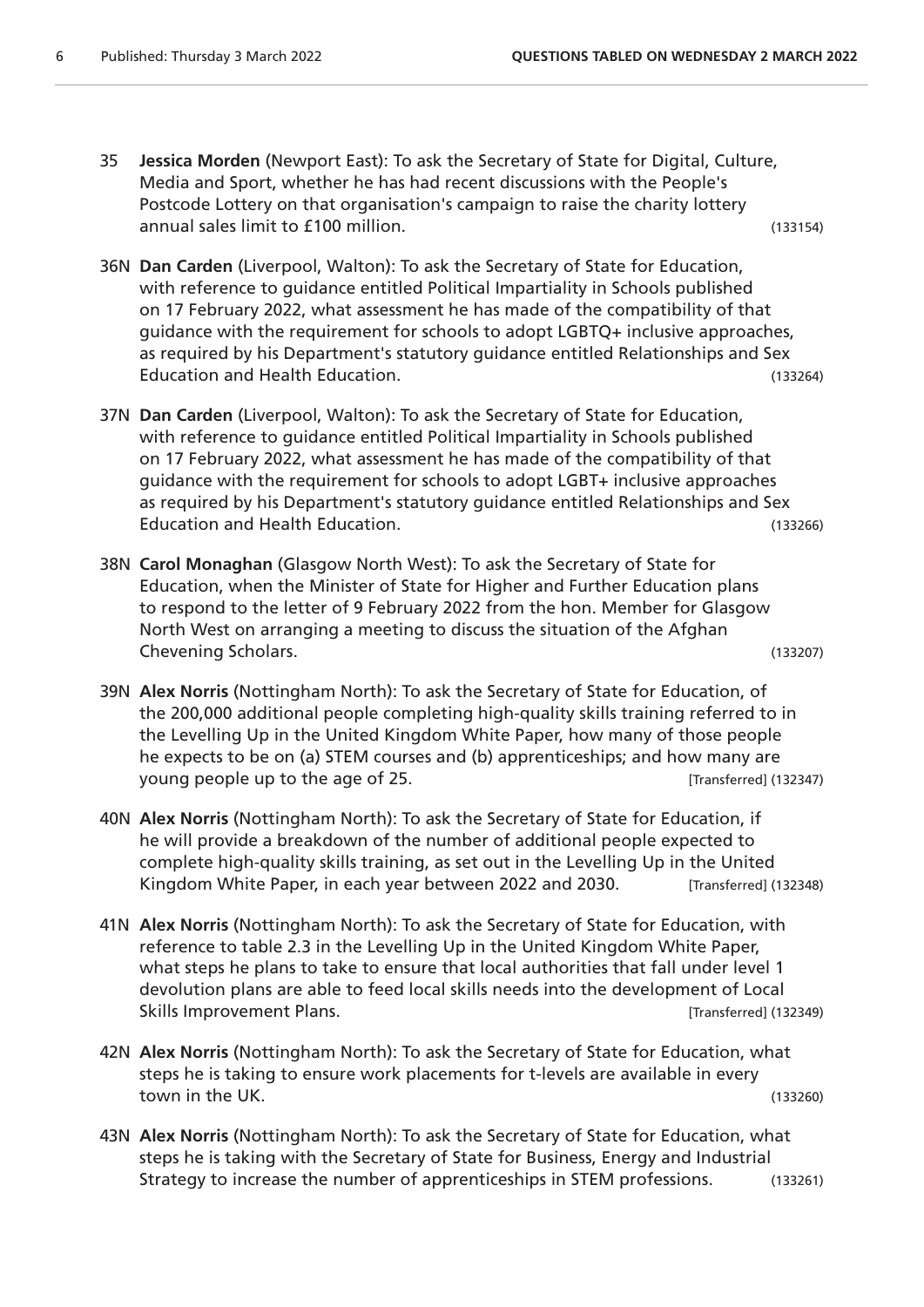- 44N **Alex Norris** (Nottingham North): To ask the Secretary of State for Education, what steps he is taking to ensure that young people in every region of the UK have access to STEM specific careers provision. (133262)
- 45 **Chi Onwurah** (Newcastle upon Tyne Central): To ask the Secretary of State for Education, pursuant to the Answer of 27 January 2022 to Question 107576 on Schools: Air Conditioning, how many filters has his Department provided per school in (a) Newcastle, (b) the North East and (c) London. (133180)
- 46 **Kevin Hollinrake** (Thirsk and Malton): To ask the Secretary of State for Environment, Food and Rural Affairs, whether packaging producers will be made responsible for the full net costs of managing packaging waste, including bin and ground litter management costs, as proposed by his Department in the recent Extended Producer Responsibility consultation. The matrix of the consultation of the consultation of the consultation of the consultation of the consultation of the consultation of the consultation of the consultation of t
- 47 **Kevin Hollinrake** (Thirsk and Malton): To ask the Secretary of State for Environment, Food and Rural Affairs, what recent estimate his Department has made of the management costs of bin and ground packaging litter incurred by (a) local authorities, (b) other duty bodies, (c) litter authorities and (d) statutory undertakers. (133231)
- 48 **Ruth Jones** (Newport West): To ask the Secretary of State for Environment, Food and Rural Affairs, what recent discussions he has had with Cabinet colleagues on the merits of banning imports of hunting trophies to the UK. (133286)
- 49 **Ruth Jones** (Newport West): To ask the Secretary of State for Environment, Food and Rural Affairs, whether the UK is on course to meet the World Health Organisation targets for air pollution by 2030. (133301)
- 50 **Ruth Jones** (Newport West): To ask the Secretary of State for Environment, Food and Rural Affairs, what progress he has made in introducing a ban on imports of hunting trophies to the UK. (133302)
- 51 **Angus Brendan MacNeil** (Na h-Eileanan an Iar): To ask the Secretary of State for Environment, Food and Rural Affairs, what assessment his Department has made of the economic impact on (a) food producers and (b) food prices of introducing controls on agri-foods and plant imports from the EU with effect from 1 July 2022. (133149)
- 52N **Chi Onwurah** (Newcastle upon Tyne Central): To ask the Secretary of State for Environment, Food and Rural Affairs, pursuant to the Answer of 14 February 2022 to Question 119564 on Carbon Emissions: Research; if he will publish details of the open competition referred to; whether the research programmes will be regionally targeted; and how much and what proportion of the £75 million for Net Zero-related R&D will be spent on (a) offshore wind and (b) advanced manufacturing. (133179)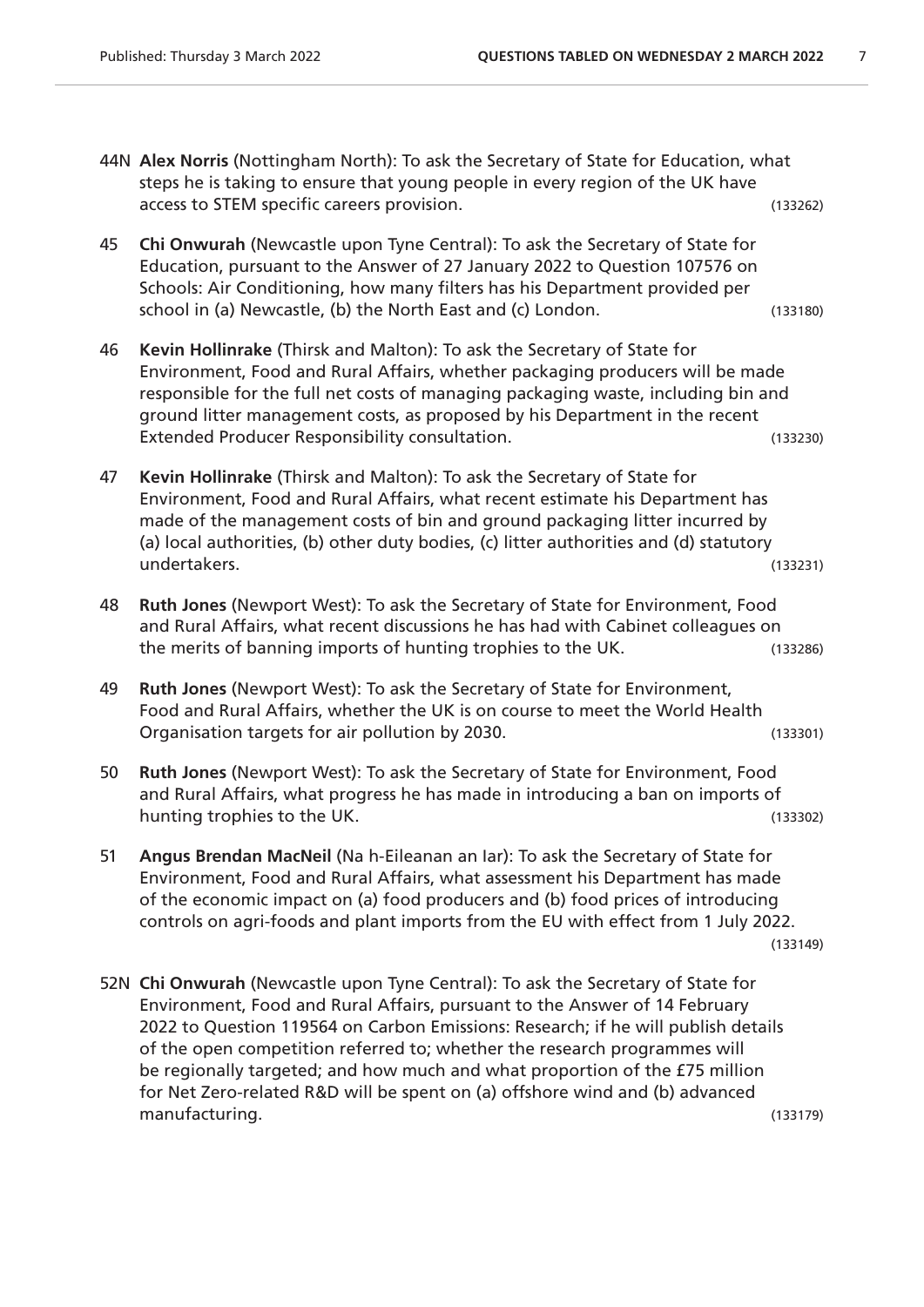- 53 **Andrew Rosindell** (Romford): To ask the Secretary of State for Environment, Food and Rural Affairs, what steps his Department has taken to help protect ivorybearing species including (a) hippos, (b) rhinos and (c) elephants. (133134)
- 54 **Andrew Rosindell** (Romford): To ask the Secretary of State for Environment, Food and Rural Affairs, what steps his Department is taking to educate the public on the dangers of breeding dogs with exaggerated physical features which compromise dog welfare. (133135)
- 55 **Andrew Rosindell** (Romford): To ask the Secretary of State for Environment, Food and Rural Affairs, whether his Department has identified any endangered animals in the London Borough of Havering; and what steps his Department taking to protect endangered species in (a) that borough and (b) other urban areas. (133136)
- 56N **Dawn Butler** (Brent Central): To ask the Secretary of State for Levelling Up, Housing and Communities, what assessment his Department has made of the impact of (a) housing benefit levels and (b) the benefit cap on (i) new starts of social housing and (ii) his Department's homelessness strategy. [Transferred] (132196)
- 57 **Dr Lisa Cameron** (East Kilbride, Strathaven and Lesmahagow): To ask the Secretary of State for Levelling Up, Housing and Communities, (a) when the task force on older people's housing announced in the Levelling Up White Paper will be formally established and (2) what role health and social care will play in that task force. (133198)
- 58 **Daisy Cooper** (St Albans): To ask the Secretary of State for Levelling Up, Housing and Communities, what discussions he has had with (a) the Local Government Association, (b) council leaders on the potential impact of building safety remediation costs proposed under the Building Safety Bill to local authority Housing Revenue Accounts and their ability to construct new social housing dwellings. (133304)
- 59N **Kenny MacAskill** (East Lothian): To ask the Secretary of State for Levelling Up, Housing and Communities, how many times the (a) webpage hosting the Model Tenancy Agreement has been visited and (b) Model Tenancy Agreement has been downloaded since 28 January 2021. (133307)
- 60 **Rachael Maskell** (York Central): To ask the Secretary of State for Levelling Up, Housing and Communities, what assessment he has made of the potential merits of permitting (a) Ukrainian and (b) Afghan refugees to settle temporarily in willing family homes until suitable alternative accommodation is found. (133218)
- 61 **Rachael Maskell** (York Central): To ask the Secretary of State for Levelling Up, Housing and Communities, if he will take steps to encourage (a) landlords and owners of (b) holiday let and (c) second home owners to make their properties available to incoming refugees. (133219)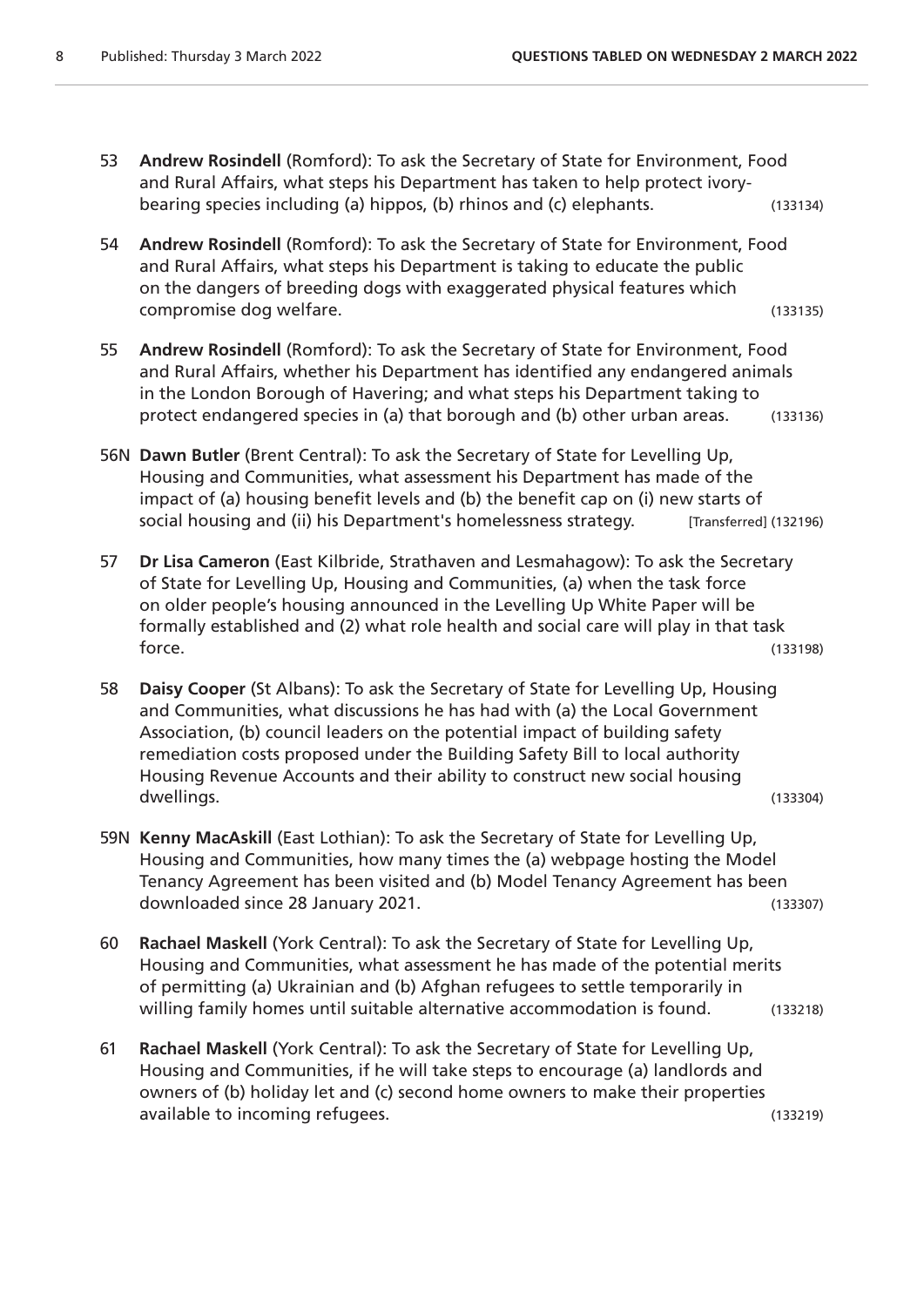- 62N **Conor McGinn** (St Helens North): To ask the Secretary of State for Levelling Up, Housing and Communities, with reference to the new UKCA accreditation process, what recent assessment he has made of the potential merits of enabling a UK approved body to validate type testing reports issued by EU notified bodies for products already placed on the UK market under AVCP system 3. [Transferred] (132300)
- 63N **Grahame Morris** (Easington): To ask the Secretary of State for Levelling Up, Housing and Communities, if he will issue guidance to local authorities on ending twinning links with Russian cities. (133163)
- 64 **John Penrose** (Weston-super-Mare): To ask the Secretary of State for Levelling Up, Housing and Communities, when he plans to respond to the letters from the hon. Member for Weston-super-Mare dated 4 January and 1 February 2022 relating to online Parish Council meetings. (133156)
- 65 **Jim Shannon** (Strangford): To ask the Secretary of State for Levelling Up, Housing and Communities, what recent assessment his Department has made of the potential effect of house prices across the UK on the number of first time buyers (a) applying and (b) securing mortgages on properties. (133185)
- 66 **Jim Shannon** (Strangford): To ask the Secretary of State for Levelling Up, Housing and Communities, what estimate he has made on the level of overpayment of housing benefit in each year since 2019. (133186)
- 67 **Rosie Cooper** (West Lancashire): To ask the Secretary of State for Transport, when his Department plans to respond to the letter from the hon. Member for West Lancashire dated 22 December 2021 regarding Section 278 of the Highways Act 1980, reference ZA58210. (133147)
- 68N **Mr Tanmanjeet Singh Dhesi** (Slough): To ask the Secretary of State for Transport, with reference to the bridge in Eccles Heath, Norfolk, for what reason that bridge was closed for two years prior to repair works commencing; and what steps his Department is taking to help ensure repair works on transport infrastructure is carried out in a timely manner. (133257)
- 69 **Kim Johnson** (Liverpool, Riverside): To ask the Secretary of State for Transport, with reference to the national statistics for Seafarers in the UK Shipping Industry published on 22 February 2022, if he will make an estimate of the number of (a) UK and (b) non-UK resident seafarers employed on workboats or crew transfer vessels in the offshore renewables sector. (133326)
- 70 **Kim Johnson** (Liverpool, Riverside): To ask the Secretary of State for Transport, with reference to the national statistics for Seafarers in the UK Shipping Industry published on 22 February 2022, what steps he is taking to increase the number of UK-based ratings employed on (a) domestic and (b) international routes in the UK shipping industry. (133327)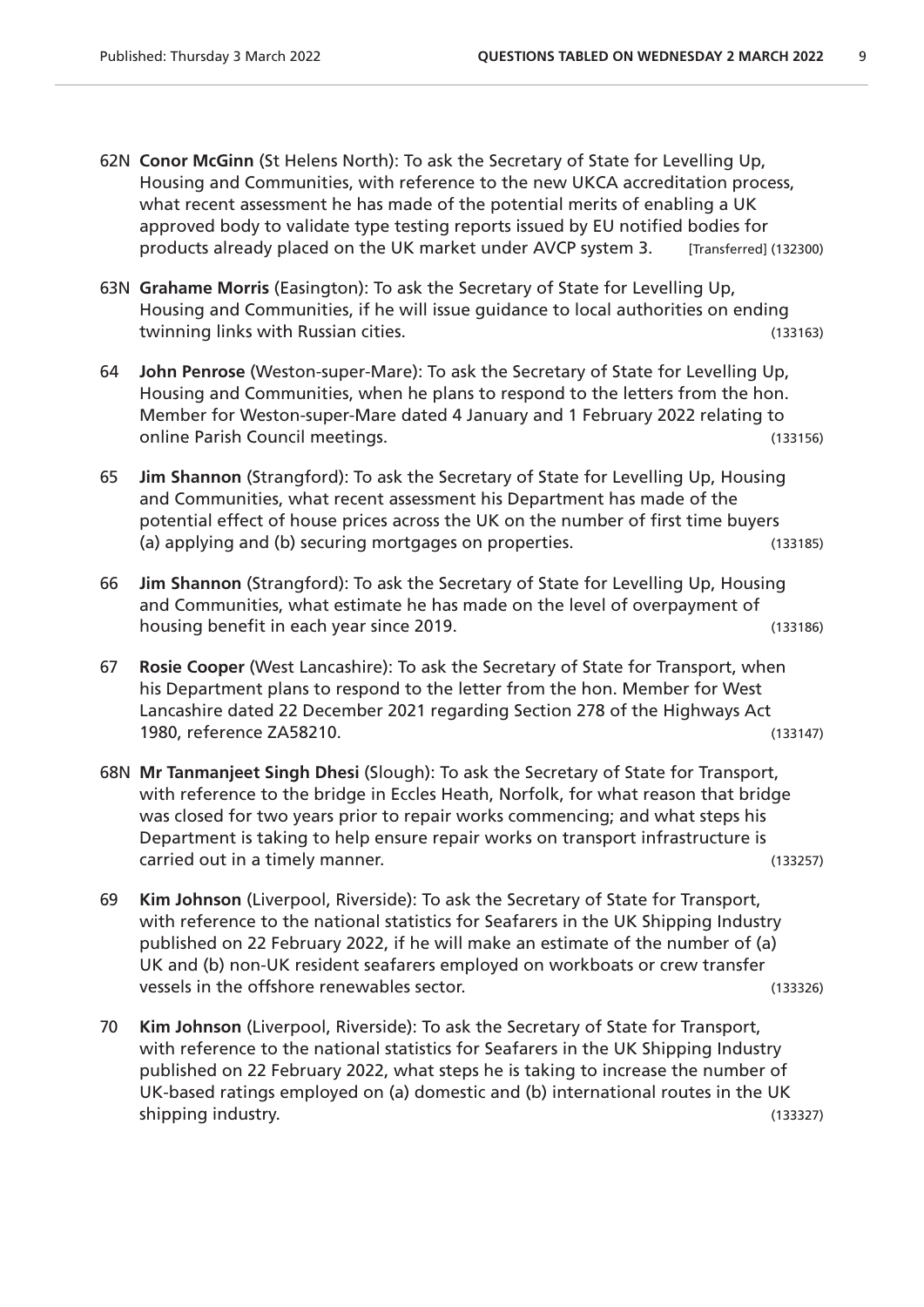- 71 **Kim Johnson** (Liverpool, Riverside): To ask the Secretary of State for Transport, with reference the national statistics for Seafarers in the UK Shipping Industry published on 22 February 2022, what the response rate was to the Seafarer Employment Survey conducted by the UK Chamber of Shipping. (133328)
- 72 **Jim Shannon** (Strangford): To ask the Secretary of State for Transport, what steps his Department is taking to help raise awareness on electric vehicle safety across the UK. (133184)
- 73 **Jon Trickett** (Hemsworth): To ask the Secretary of State for Transport, what level of service Northern Rail is required to provide on the Pontefract Line between Leeds and Pontefract as part of its franchise agreement. (133129)
- 74 **Jon Trickett** (Hemsworth): To ask the Secretary of State for Transport, what recent discussions he has had with Northern Rail on ending the extended use of temporary timetables on (a) the Pontefract Line and (b) all other services between Leeds and Pontefract for which that operator is responsible. (133130)
- 75 **Catherine West** (Hornsey and Wood Green): What discussions he has held with airlines on the practice of running empty or near-empty flights to retain landing slots at airports. (133335)
- 76 **Catherine West** (Hornsey and Wood Green): To ask the Secretary of State for Transport, if he will take steps to stop UK airlines running empty or near-empty flights to retain landing slots at airports. (133248)
- 77 **Mike Amesbury** (Weaver Vale): To ask the Secretary of State for Work and Pensions, what steps her Department is taking to offer greater support to claimants of employment and support allowance in response to the rise in the cost of living. (133278)
- 78N **Jonathan Ashworth** (Leicester South): To ask the Secretary of State for Work and Pensions, what guidance her Department provides to agencies and professionals outside of the Department of Work and Pensions on the (a) circumstances in which incidents of death and serious harm should be referred to be considered for an internal process review and (b) process for making a referral of that kind. (133187)
- 79N **Dawn Butler** (Brent Central): To ask the Secretary of State for Work and Pensions, what recent assessment she has made of the effect of the benefit cap on eviction rates in London. **Example 2018** 19:30 12:31 and 132195) **Transferred** (132195)
- 80N **Alex Cunningham** (Stockton North): To ask the Secretary of State for Work and Pensions, what training her Department provides to job centre staff on the menopause. (133167)
- 81 **Anneliese Dodds** (Oxford East): To ask the Secretary of State for Work and Pensions, whether there is a specialist Health and Safety Executive service to deliver advice to employers, employees and local authority officers on risk assessment and management for pregnant women and new mothers in the workplace. (133268)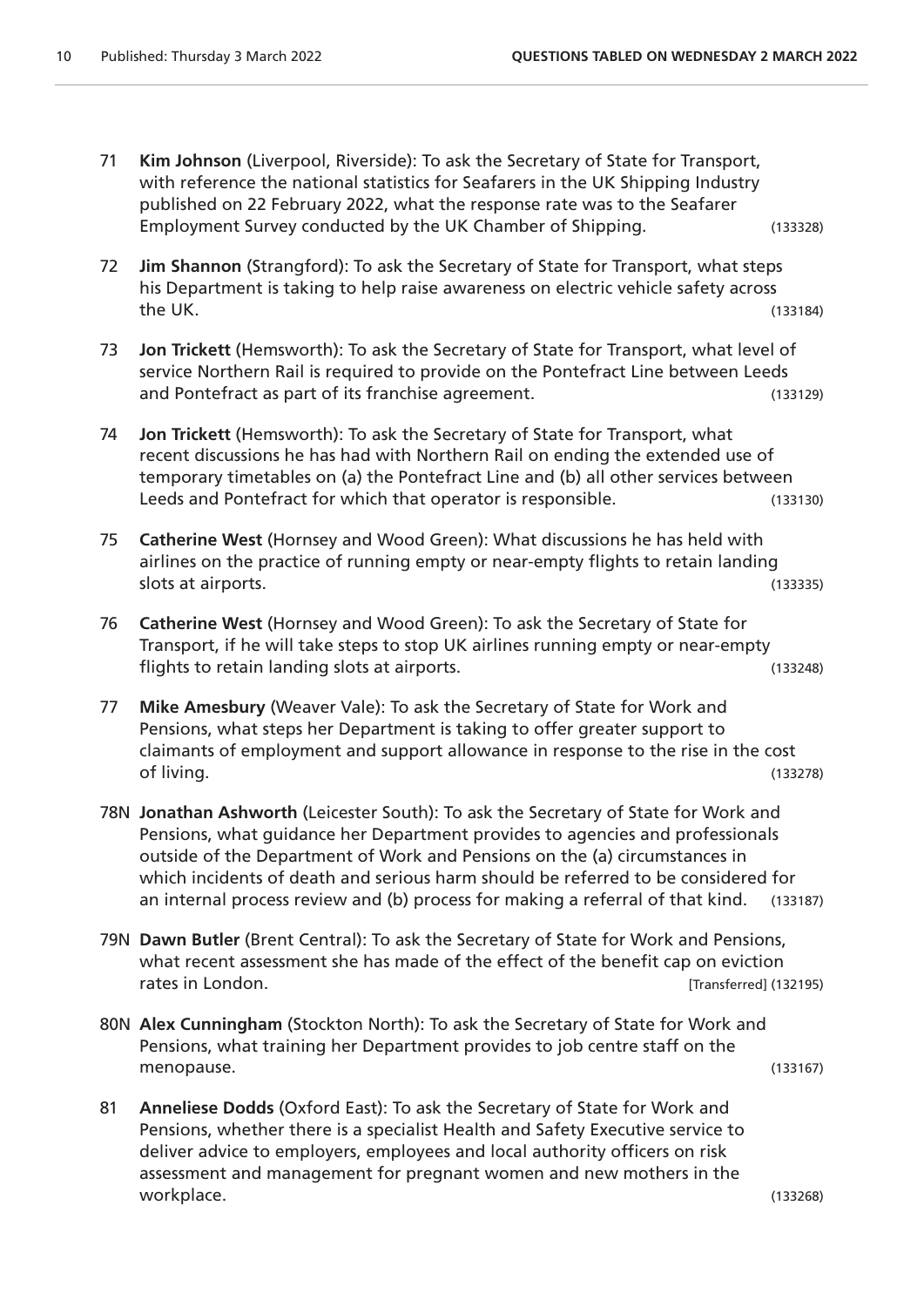- 82 **Anneliese Dodds** (Oxford East): To ask the Secretary of State for Work and Pensions, whether her Department has made an assessment of the proportion of pregnant women in the workplace (a) whose employer undertakes an individual risk assessment and (b) who report that all risks were addressed during that assessment. (133269)
- 83N **Darren Jones** (Bristol North West): To ask the Secretary of State for Work and Pensions, what recent assessment her Department has made of the costs of uprating universal credit in line with the rate of inflation. (133253)
- 84 **Robert Largan** (High Peak): To ask the Secretary of State for Work and Pensions, when she plans to respond to the enquiry from the hon Member for High Peak, dated 27 October 2021, with reference RL29961.
- 85N **Anne McLaughlin** (Glasgow North East): To ask the Secretary of State for Work and Pensions, what assessment her Department has made of the impact of not uprating benefits in line with inflation on the incomes of households in receipt of universal credit taking into account the reduction in that benefit in 2021. [Transferred] (132293)
- 86N **Anne McLaughlin** (Glasgow North East): To ask the Secretary of State for Work and Pensions, what assessment she has made on the impact of not uprating benefits in line with inflation on levels of child poverty in Glasgow North East. [Transferred] (132294)
- 87N **Jessica Morden** (Newport East): To ask the Secretary of State for Work and Pensions, what assessment he has made of the potential merits of Macmillan's recommendation for an independent commission to review the level of support the benefits system provides to enable (a) disabled people or (b) people with a long-term health condition to cover their living costs. (133153)
- 88 **Kirsten Oswald** (East Renfrewshire): To ask the Secretary of State for Work and Pensions, what recent assessment she has made of the impact on the real incomes of households in receipt of universal credit of (a) not uprating benefits in line with current inflation and (b) ending the universal credit uplift in 2021. (133200)
- 89 **Kirsten Oswald** (East Renfrewshire): To ask the Secretary of State for Work and Pensions, what recent assessment he has made of the cumulative impact of (a) not uprating benefits in line with current inflation and (b) ending the universal credit uplift in 2021 on the level of child poverty in East Renfrewshire. (133201)
- 90N **Stephen Timms** (East Ham): To ask the Secretary of State for Work and Pensions, what comparative assessment he has made of the equity of pension income being treated as equivalent to earned income for Universal Credit purposes whereas pension income inherited by the pensioner's widow is deducted pound for pound from a Universal Credit award. (133123)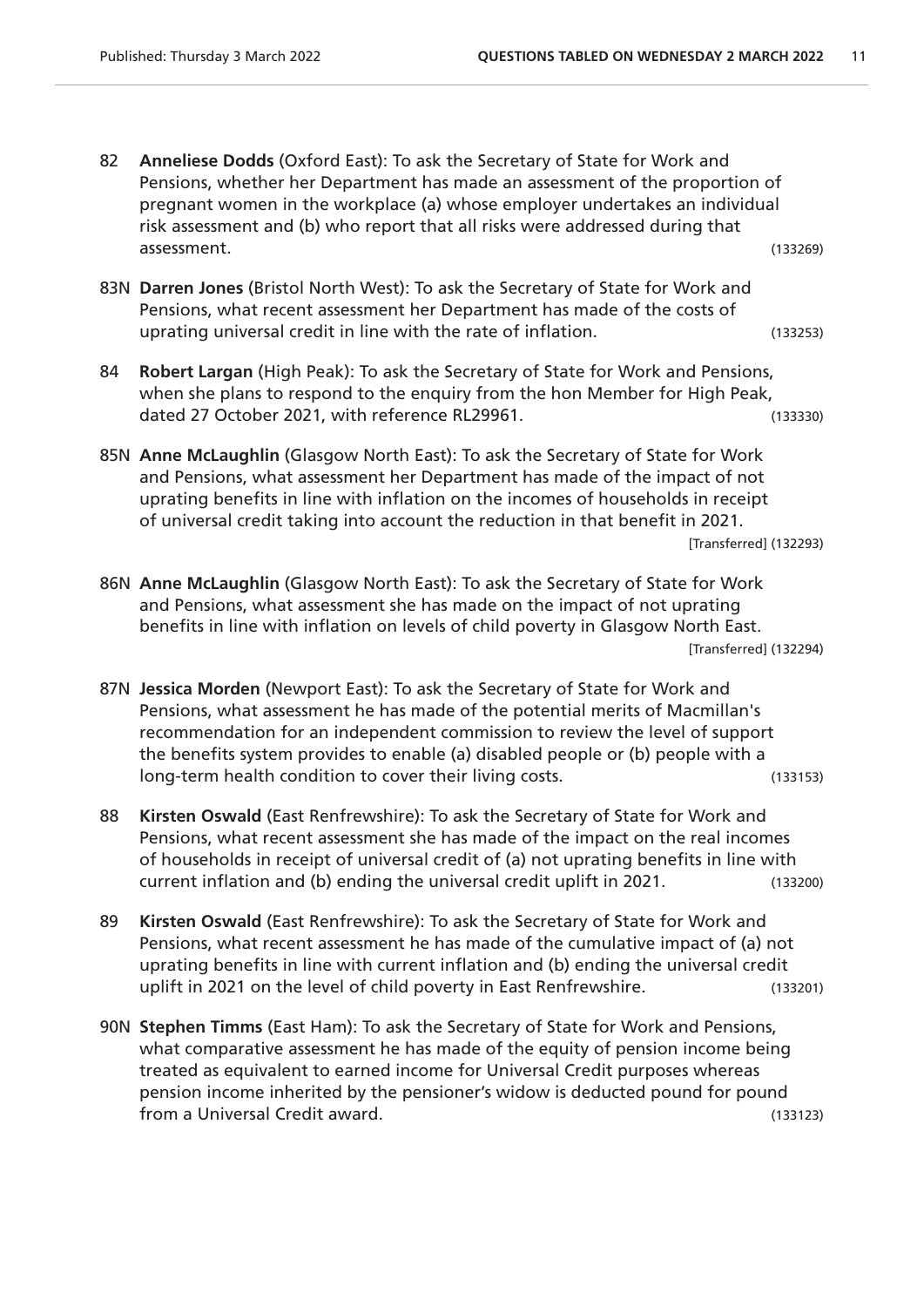- 91N **Tonia Antoniazzi** (Gower): To ask the Secretary of State for Health and Social Care, whether his Department is taking steps to prepare for the implementation of the UK NSC's recommendation on lung cancer screening. (133255)
- 92N **Tonia Antoniazzi** (Gower): To ask the Secretary of State for Health and Social Care, with reference to COVID-19 Response: Living with COVID-19, published on 21 February 2022, what steps his Department are taking to help ensure that NHS England's Targeted Lung Health Check programme is able to return to and exceed its pre-pandemic levels of performance. (133256)
- 93 **Sarah Champion** (Rotherham): To ask the Secretary of State for Health and Social Care, whether he has plans to provide guidance to the new integrated care system bodies on how to take due consideration of feedback from health providers, including community pharmacy. (133189)
- 94 **Sarah Champion** (Rotherham): To ask the Secretary of State for Health and Social Care, what progress his Department has made on assessing the potential merits of introducing a pharmacy first scheme in England. (133190)
- 95 **Feryal Clark** (Enfield North): To ask the Secretary of State for Health and Social Care, if he will publish a breakdown of the NHS elective care backlog by (a) disease and (b) condition. (133316)
- 96 **Feryal Clark** (Enfield North): To ask the Secretary of State for Health and Social Care, what estimate he has made of the number of private medical laboratories accredited with the UKAS ISO15189 standard in each year since 2017. (133317)
- 97 **Feryal Clark** (Enfield North): To ask the Secretary of State for Health and Social Care, what estimate his Department has made of the size of the waiting list for diagnostics tests in the NHS; and if he will make a statement. (133318)
- 98 **Feryal Clark** (Enfield North): To ask the Secretary of State for Health and Social Care, if he will publish the proposed locations for NHS community diagnostics centres. (133319)
- 99 **Feryal Clark** (Enfield North): To ask the Secretary of State for Health and Social Care, if he will publish a list of the diagnostic tests that will be delivered by his proposed community diagnostic centres. The control of the control of the control of the control of the control o
- 100 **Feryal Clark** (Enfield North): To ask the Secretary of State for Health and Social Care, what plans his Department has to tackle the backlog in NHS diagnostics tests. (133321)
- 101 **Feryal Clark** (Enfield North): To ask the Secretary of State for Health and Social Care, whether he plans to provide HbA1c tests in primary care. (133322)
- 102 **Feryal Clark** (Enfield North): To ask the Secretary of State for Health and Social Care, what estimate he has made of the number of DNA tests carried out by the NHS each year. (133323)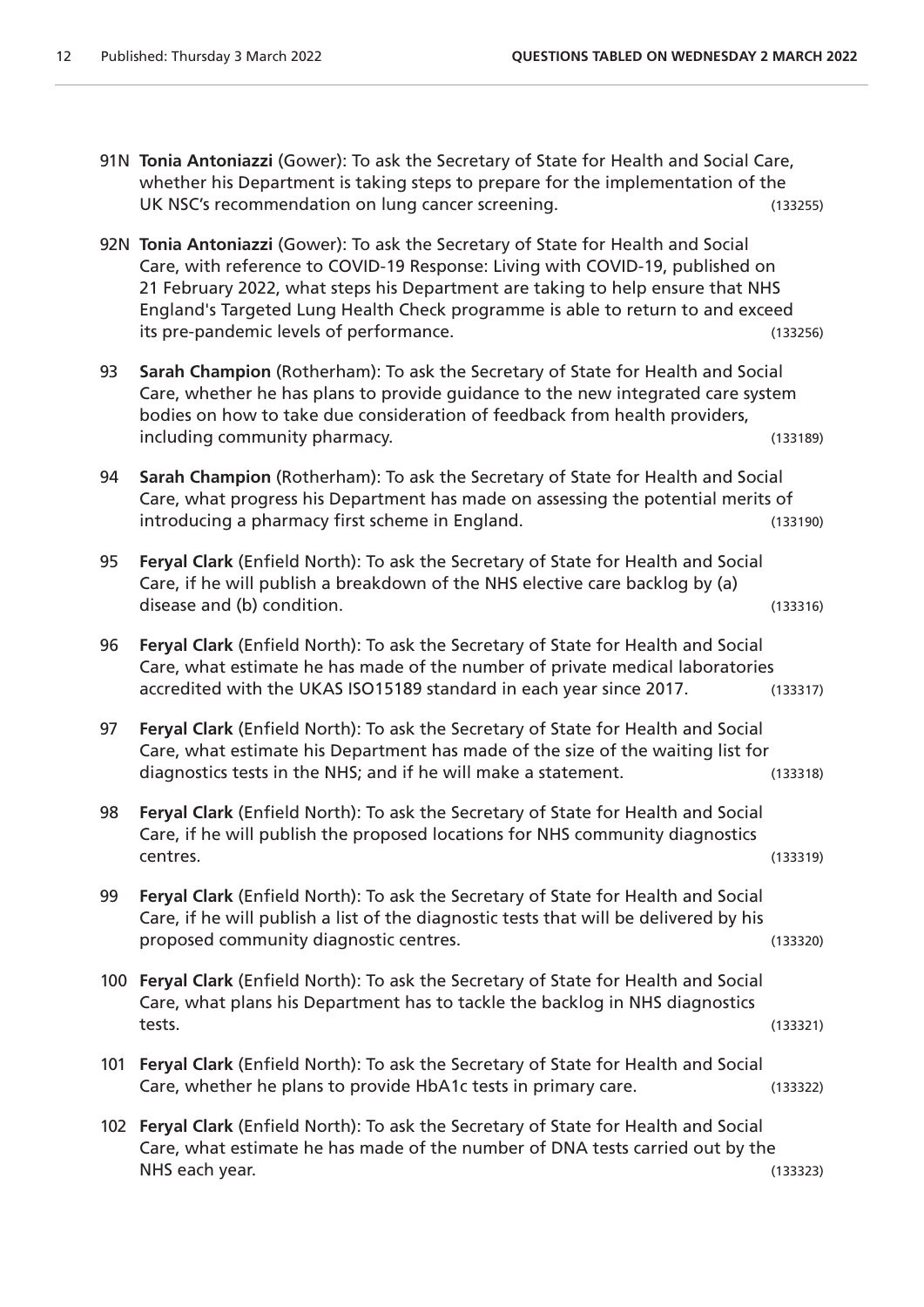- 103 **Feryal Clark** (Enfield North): To ask the Secretary of State for Health and Social Care, what progress his Department has made on reviewing all covid-19 (a) PCR and (b) lateral flow antigen tests, which it is required to complete by 28 February 2022 under regulation 39A of the Medical Devices Regulations 2002. (133325)
- 104 **Daisy Cooper** (St Albans): To ask the Secretary of State for Health and Social Care, whether dentists who apply for funding from the £50 million catch up fund for NHS dentistry are required to carry out treatments using this funding outside of their usual operating hours. (133305)
- 105 **Daisy Cooper** (St Albans): To ask the Secretary of State for Health and Social Care, if he will expand the eligibility for the £50 million NHS dentistry catchup fund to allow applications for orthodontic treatments. (133306)
- 106 **Rosie Cooper** (West Lancashire): To ask the Secretary of State for Health and Social Care, when he plans to respond to the letter dated 10 December 2021 from the hon. Member for West Lancashire regarding vaccination of NHS staff against covid-19, reference ZA58449. (133148)
- 107N**Stella Creasy** (Walthamstow): To ask the Secretary of State for Health and Social Care, when he will respond Question 114728 tabled on 31 January 2022 by the hon. Member for Walthamstow on Neuroleptic Malignant Syndrome. (133165)
- 108N**Stella Creasy** (Walthamstow): To ask the Secretary of State for Health and Social Care, when he will respond Question 118533 tabled on 31 January 2022 by the hon. Member for Walthamstow on Hospital: Admissions. (133166)
- 109 **Martyn Day** (Linlithgow and East Falkirk): To ask the Secretary of State for Health and Social Care, with reference to Tackling antimicrobial resistance 2019–2024: The UK's five-year national action plan, what progress has been made on the objective to halve healthcare associated Gram-negative blood stream infections; and if he will make a statement. (133232)
- 110 **Martyn Day** (Linlithgow and East Falkirk): To ask the Secretary of State for Health and Social Care, pursuant to the Answer of 9 February 2022 to Question HL 5712 on Antimicrobials: Drug Resistance, what specialist leads have been appointed for infection prevention and control, diagnostics, and antimicrobial stewardship in NHS England regional teams. (133233)
- 111 **Martyn Day** (Linlithgow and East Falkirk): To ask the Secretary of State for Health and Social Care, what discussions he has had with the NHS Patient Safety Team on proposals to remove the requirement of providers to reference guidance that relates to catheter-acquired urinary tract infections, as set out in the draft NHS Standard Contract consultation. (133234)
- 112 **Martyn Day** (Linlithgow and East Falkirk): To ask the Secretary of State for Health and Social Care, pursuant to the Answer of 29 November 2021 to Question 80403 on Hospitals: Infectious Diseases, whether a national manual for infection prevention by NHS England is scheduled to be published in March 2022. (133235)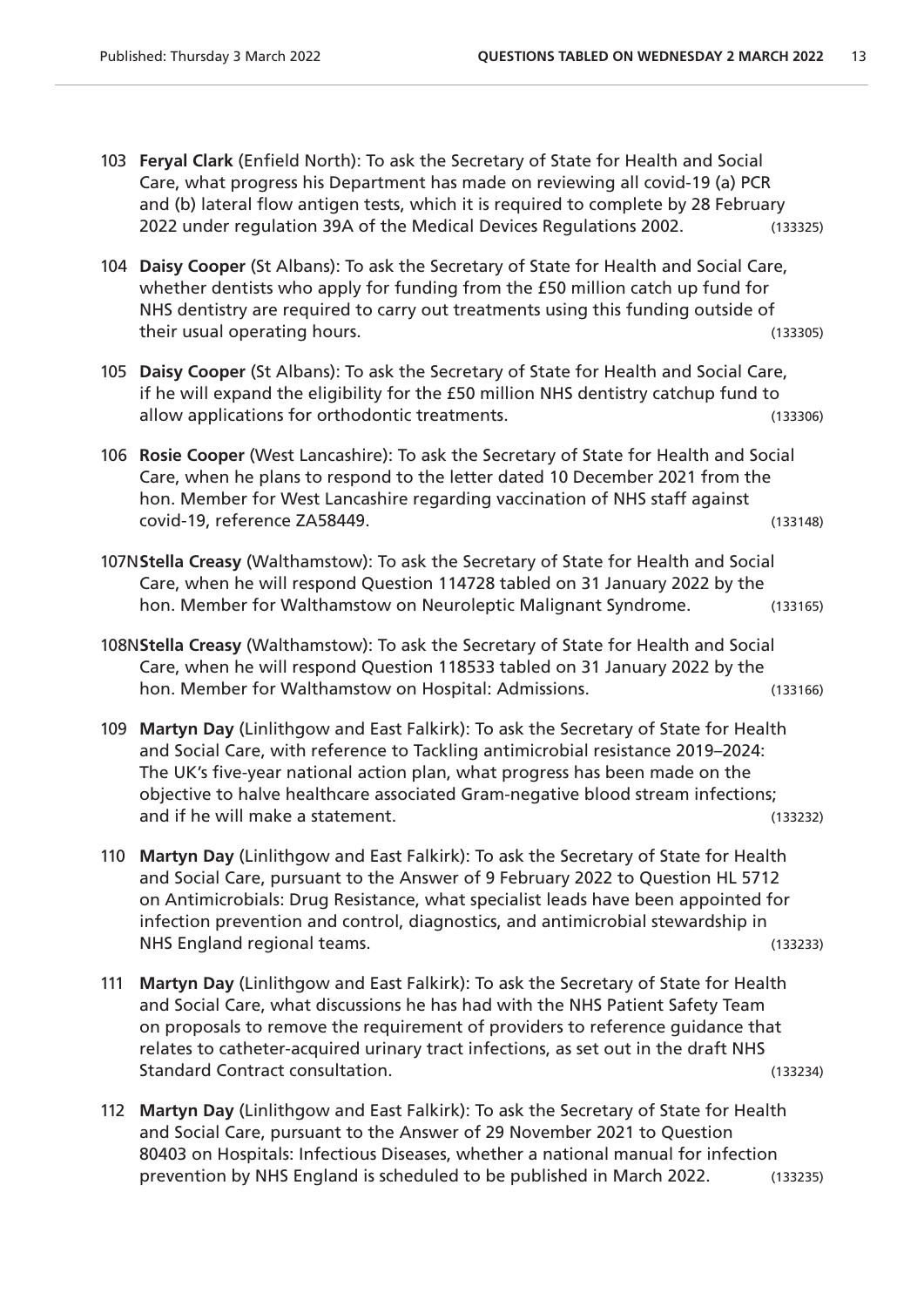113 **Thangam Debbonaire** (Bristol West): To ask the Secretary of State for Health and Social Care, what assessment he has made of the potential merits of offering covid-19 antiviral treatments as a pre-exposure prophylaxis to people classed as clinically extremely vulnerable. (133202) 114N**Andrew Gwynne** (Denton and Reddish): To ask the Secretary of State for Health and Social Care, what discussions he has had on the recall of contaminated Alimentum formula. (133137) 115N**Andrew Gwynne** (Denton and Reddish): To ask the Secretary of State for Health and Social Care, what steps he has taken to effectively disseminate information about the recall of contaminated Alimentum formula to prescribing clinicians. (133138) 116N**Andrew Gwynne** (Denton and Reddish): To ask the Secretary of State for Health and Social Care, if he will take steps to tackle the resale of prescription only formula feeds through online auction sites. (133139) 117 **Robert Largan** (High Peak): To ask the Secretary of State for Health and Social Care, pursuant to the Answer of 18 February 2022 to Question 125587 on Members: Correspondence, when he plans to respond to the enquiry from the hon. Member for High Peak of 15 December 2021, reference RL31475. (133329) 118 **Andrew Lewer** (Northampton South): To ask the Secretary of State for Health and Social Care, what assessment he has made of the potential merits of including a sunset clause for the advertising restrictions contained in the Health and Care Bill in the event that they cannot be shown to have been effective in reducing levels of childhood obesity following the review period. (133271) 119 **Andrew Lewer** (Northampton South): To ask the Secretary of State for Health and Social Care, what assessment the Government has made of the potential economic impact of advertising restriction provisions in the Health and Care Bill. (133272) 120 **Andrew Lewer** (Northampton South): To ask the Secretary of State for Health and Social Care, what assessment the Government has made of the implications for its policies of Professor Andrew Stephen's Expert Opinion and analysis of proposals in the Health and Care Bill relating to advertising of high far, sugar and salt products. (133273) 121 **Andrew Lewer** (Northampton South): To ask the Secretary of State for Health and Social Care, for what reason the spring booster vaccine is not being offered to people under the age of 75 with (a) motor neurone disease and (b) other underlying health conditions which put them at higher risk from covid-19. (133274) 122 **Andrew Lewer** (Northampton South): To ask the Secretary of State for Health and Social Care, whether he will introduce a process for acquiring free covid-19 tests from 1 April 2022. (133275) 123 **Andrew Lewer** (Northampton South): To ask the Secretary of State for Health and Social Care, whether there will be a limit on the number of free covid-19 tests that eligible people can receive from 1 April 2022.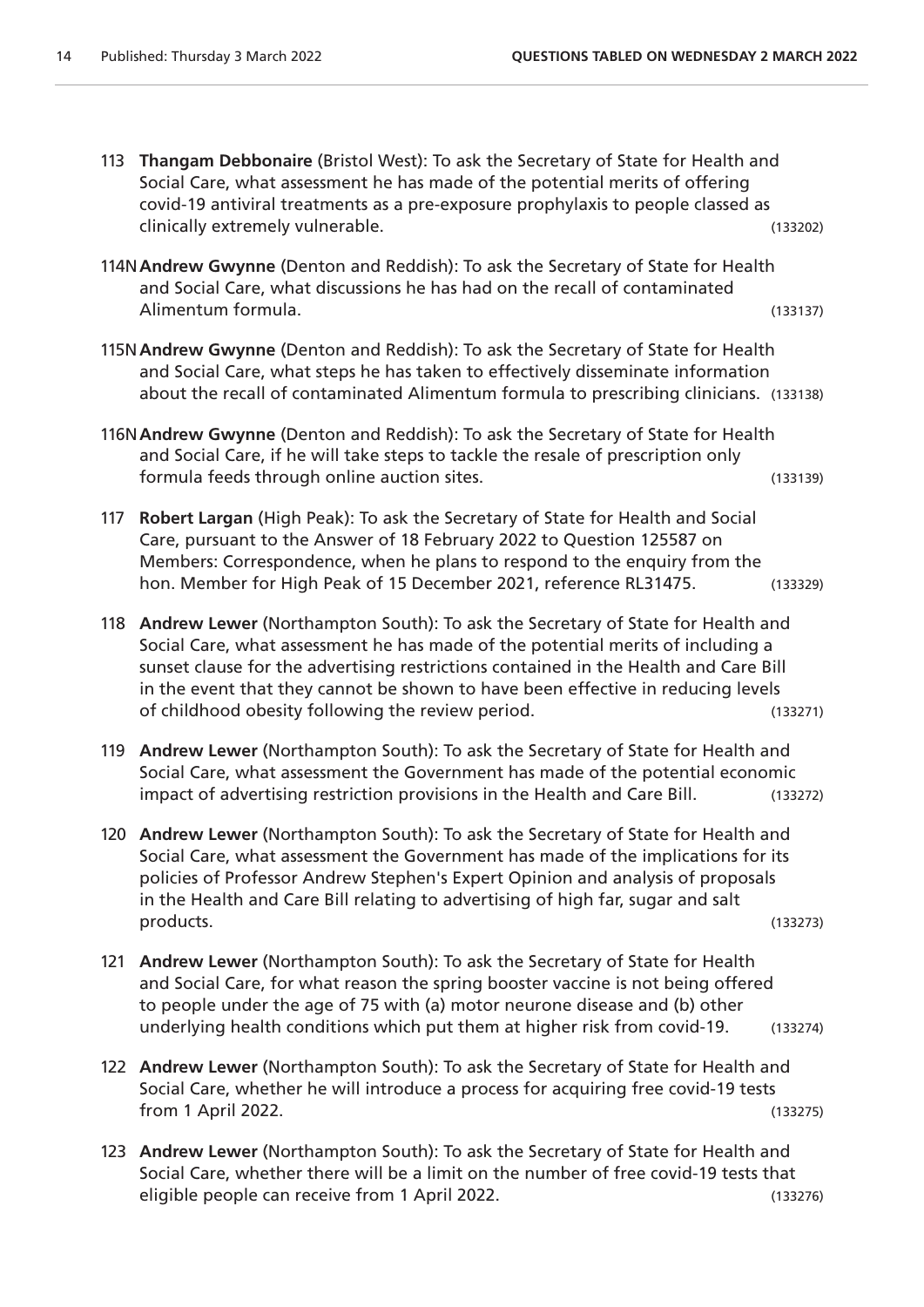- 124 **Andrew Lewer** (Northampton South): To ask the Secretary of State for Health and Social Care, if he will provide people with (a) motor neurone disease and (b) other underlying health conditions which put them at higher risk from covid-19 with access to free tests for their asymptomatic immediate family members and carers beyond 1 April 2022. (133277)
- 125 **Carla Lockhart** (Upper Bann): To ask the Secretary of State for Health and Social Care, if he will make an assessment of the implications for his policies of analysis of data conducted by The Independent newspaper in 2014 suggesting that between 1,400 and 4,700 girls are missing from the national census records of England and Wales due to the selective abortion of female foetuses. (133331)
- 126 **Carla Lockhart** (Upper Bann): To ask the Secretary of State for Health and Social Care, with reference to the UK Government's decision to re-instate the precovid-10 pandemic abortion policy, whether his Department has had discussions with Scottish counterparts on the Scottish Government's progress on ending the temporary emergency at-home abortion policy in Scotland. (133332)
- 127 **Carla Lockhart** (Upper Bann): To ask the Secretary of State for Health and Social Care, what assessment he has made of potential negative effects on women and girls of sex-selection abortion in the UK. (133333)
- 128N**Rachael Maskell** (York Central): To ask the Secretary of State for Health and Social Care, what plans the Government has to make anti-viral covid-19 medication available to elderly people who have tested positive for that disease. (133220)
- 129 **Steve McCabe** (Birmingham, Selly Oak): To ask the Secretary of State for Health and Social Care, what steps the Government is taking to raise awareness and understanding of pathological demand avoidance among health care professionals. (133126)
- 130N**Anne Marie Morris** (Newton Abbot): To ask the Secretary of State for Health and Social Care, when he will make a decision on the future of Teignmouth Hospital. (133188)
- 131 **Jim Shannon** (Strangford): To ask the Secretary of State for Health and Social Care, what recent assessment he has made of the adequacy of ambulance waiting times in England. (133182)
- 132 **Cat Smith** (Lancaster and Fleetwood): To ask the Secretary of State for Health and Social Care, whether he has (a) made or (b) received representations from NHS England on its decision not to keep dentists and their teams within the NHS flu vaccine programme in 2022.
- 133 **Liz Twist** (Blaydon): To ask the Secretary of State for Health and Social Care, what comparative assessment his Department has made of the availability of Hormone Replacement Therapies for the menopause (a) privately and (b) on the NHS; and what plans his Department has to ensure that NHS patients have access to the most recent innovations in treatment. (133249)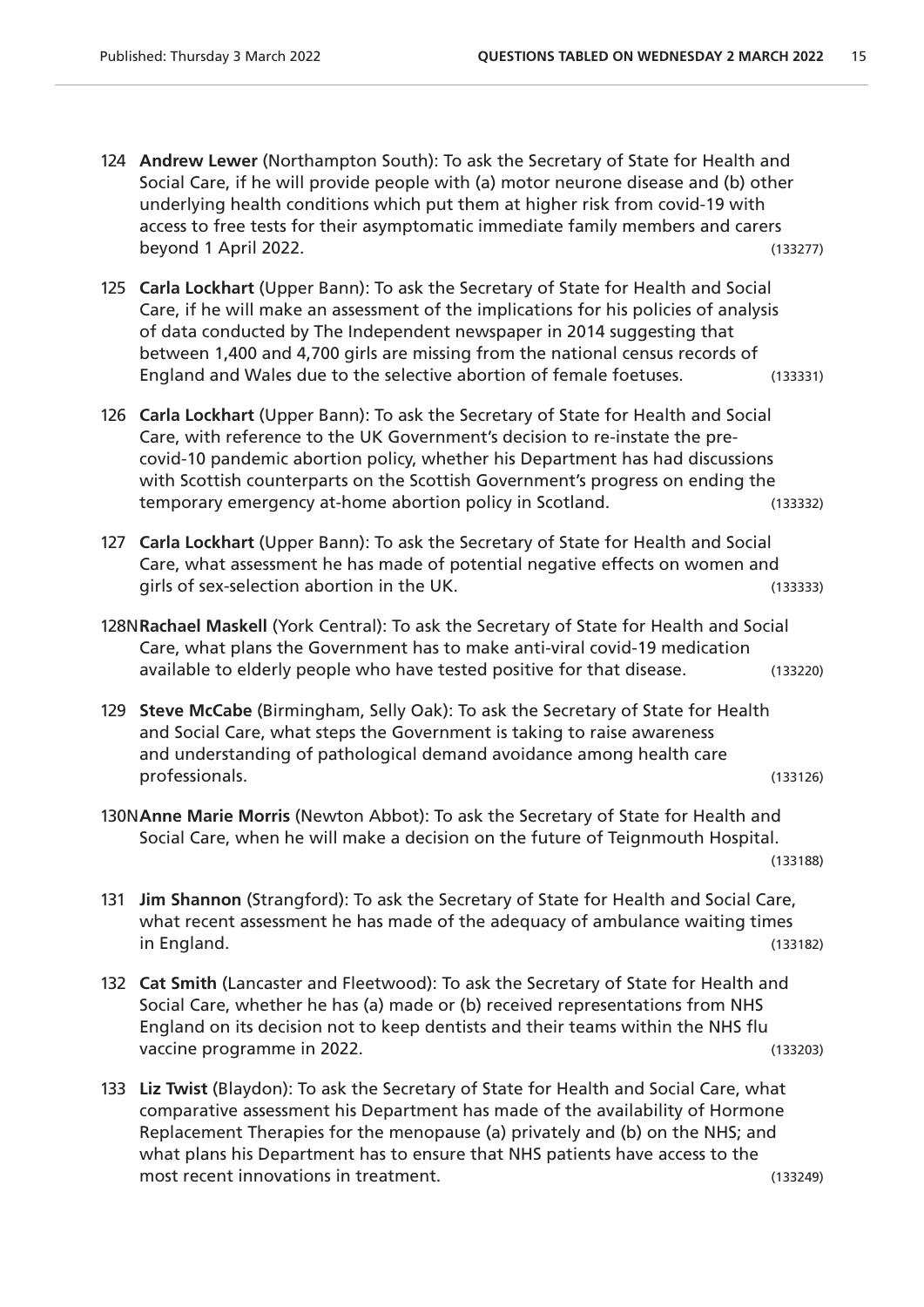- 134 **Liz Twist** (Blaydon): To ask the Secretary of State for Health and Social Care, what assessment his Department has made of the (a) barriers faced by area prescribing committees in reviewing new treatments for the menopause and (b) impact of area prescribing committee backlogs on patient access to treatment. (133250)
- 135 **Liz Twist** (Blaydon): To ask the Secretary of State for Health and Social Care, whether his Department plans to provide patients access to (a) hormone replacement therapy and (b) other innovative treatments for the menopause. (133251)
- 136 **James Wild** (North West Norfolk): To ask the Secretary of State for Health and Social Care, what assessment he has made of the adequacy of the number of steel and timber support beams currently installed in the Queen Elizabeth hospital in King's Lynn to respond to Reinforced Autoclaved Aerated Concrete plank issues.

(133313)

- 137 **Ms Lyn Brown** (West Ham): To ask the Secretary of State for Foreign, Commonwealth and Development Affairs, with reference to Consultations on a political process for Sudan: an inclusive intra-Sudanese process on the way forward for democracy and peace, published by UNITAMS on 28 February 2022, what steps she plans to take to support rapid and peaceful progress towards civilian democratic rule in Sudan. (133155)
- 138 **Dr Lisa Cameron** (East Kilbride, Strathaven and Lesmahagow): To ask the Secretary of State for Foreign, Commonwealth and Development Affairs, if his Department will publish (a) the number of resignations received from staff in (i) his Department and (ii) the Department for International Development during the merger of those Departments and (b) the reason for each staff resignations during that period. (133199)
- 139N**Drew Hendry** (Inverness, Nairn, Badenoch and Strathspey): To ask the Secretary of State for Foreign, Commonwealth and Development Affairs, what discussions officials in her Department have had with representatives of British Overseas Territories to ensure that cryptocurrency exchanges based in those territories are not used by (a) individuals trying to evade sanctions related to the Russian invasion of Ukraine and (b) the Russian state for the purposes of purchasing materials for the war in Ukraine. (133213)
- 140 **Ruth Jones** (Newport West): To ask the Secretary of State for Foreign, Commonwealth and Development Affairs, whether she has made an assessment of the impact of the Russian invasion of Ukraine on Russia's foreign policy interests in Southern Africa. (133291)
- 141 **Ruth Jones** (Newport West): To ask the Secretary of State for Foreign, Commonwealth and Development Affairs, whether she plans to appoint a UK Trade Envoy to Zimbabwe. (133292)
- 142 **Ruth Jones** (Newport West): To ask the Secretary of State for Foreign, Commonwealth and Development Affairs, what assessment she has made of the flooding incidents in New South Wales. (133293)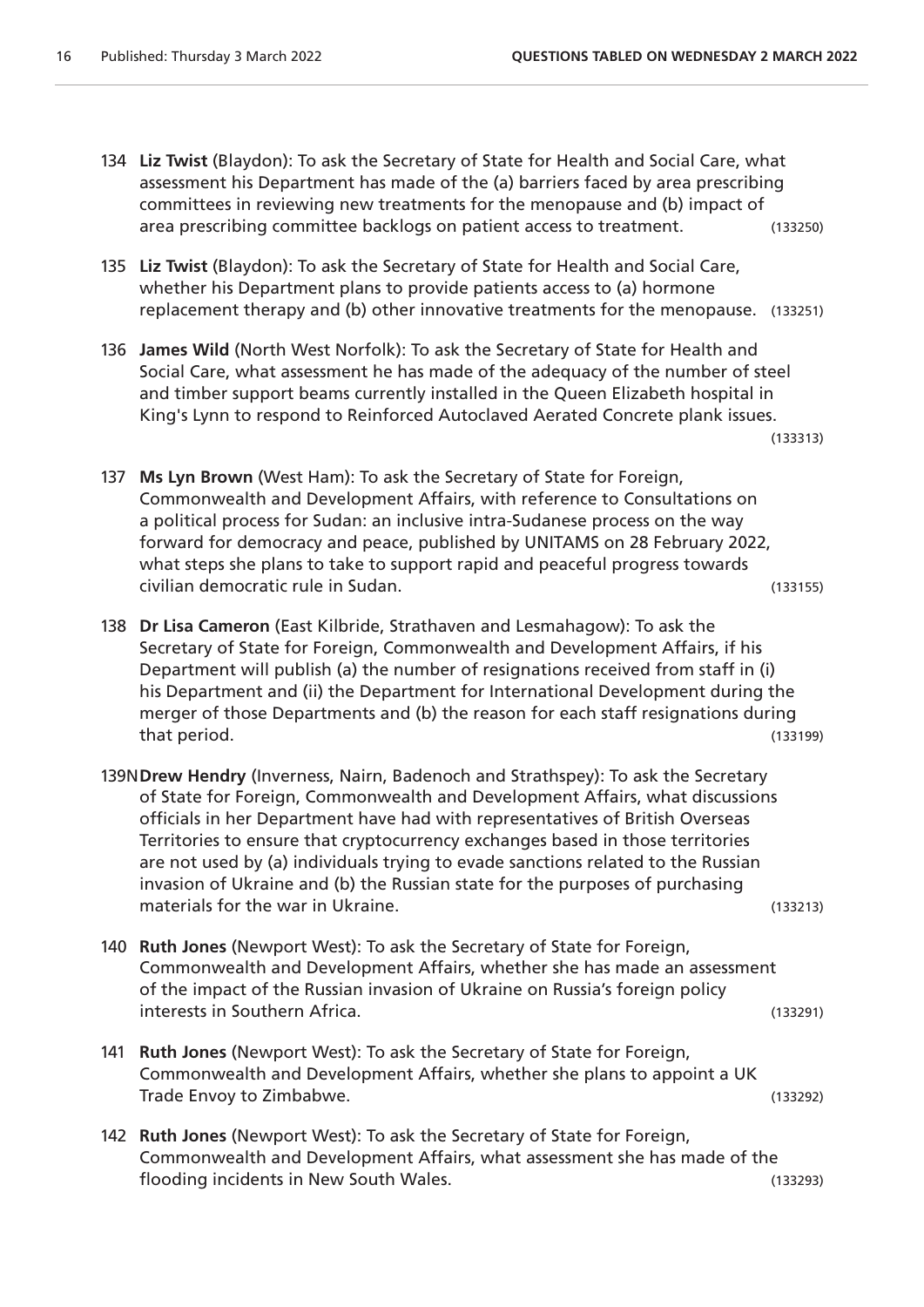- 143 **Ruth Jones** (Newport West): To ask the Secretary of State for Foreign, Commonwealth and Development Affairs, whether the Government plans to support specific candidates in the election for Commonwealth Secretary General at CHOGM. (133295)
- 144 **Ruth Jones** (Newport West): To ask the Secretary of State for Foreign, Commonwealth and Development Affairs, what recent representations the Government has made to the military leadership in Burkina Faso. (133297)
- 145 **Sir Edward Leigh** (Gainsborough): To ask the Secretary of State for Foreign, Commonwealth and Development Affairs, what her Department's objective are for the international conference to promote freedom of religion or belief due to take place in London in July 2022. (133127)
- 146 **Sir Edward Leigh** (Gainsborough): To ask the Secretary of State for Foreign, Commonwealth and Development Affairs, what her Department's budget is for the international conference to promote freedom of religion or belief due to take place in London in July 2022. (133128)
- 147N**Anne McLaughlin** (Glasgow North East): To ask the Secretary of State for Foreign, Commonwealth and Development Affairs, how many Chevening alumni there are in Afghanistan. [Transferred] (132296)
- 148N**Anne McLaughlin** (Glasgow North East): To ask the Secretary of State for Foreign, Commonwealth and Development Affairs, how many Chevening alumni in Afghanistan are categorised as vulnerable. The state of the state (132297)
- 149N**Layla Moran** (Oxford West and Abingdon): To ask the Secretary of State for Foreign, Commonwealth and Development Affairs, if she will publish all (a) written, (b) verbal, (c) electronic and (d) physical representations her Department has received on economic (i) crime, (ii) transparency and (iii) enforcement in the last 12 months. (133267)
- 150N**Jessica Morden** (Newport East): To ask the Secretary of State for Foreign, Commonwealth and Development Affairs, what steps her Department is taking with international counterparts to open safe humanitarian corridors from Zaporizhia Oblast and southern Ukraine to (a) Moldova, (b) Romania and (c) Bulgaria. (133151)

- 151 **Chi Onwurah** (Newcastle upon Tyne Central): To ask the Secretary of State for Foreign, Commonwealth and Development Affairs, pursuant to the Answer of 4 February 2022 to Question 115899 on Visas: Afghanistan, what steps her Department is taking to secure more routes out of Afghanistan. (133178)
- 152 **Kate Osamor** (Edmonton): To ask the Secretary of State for Foreign, Commonwealth and Development Affairs, whether her Department has provided support to Poland to help that country with the arrival of Ukrainian refugees. (133244)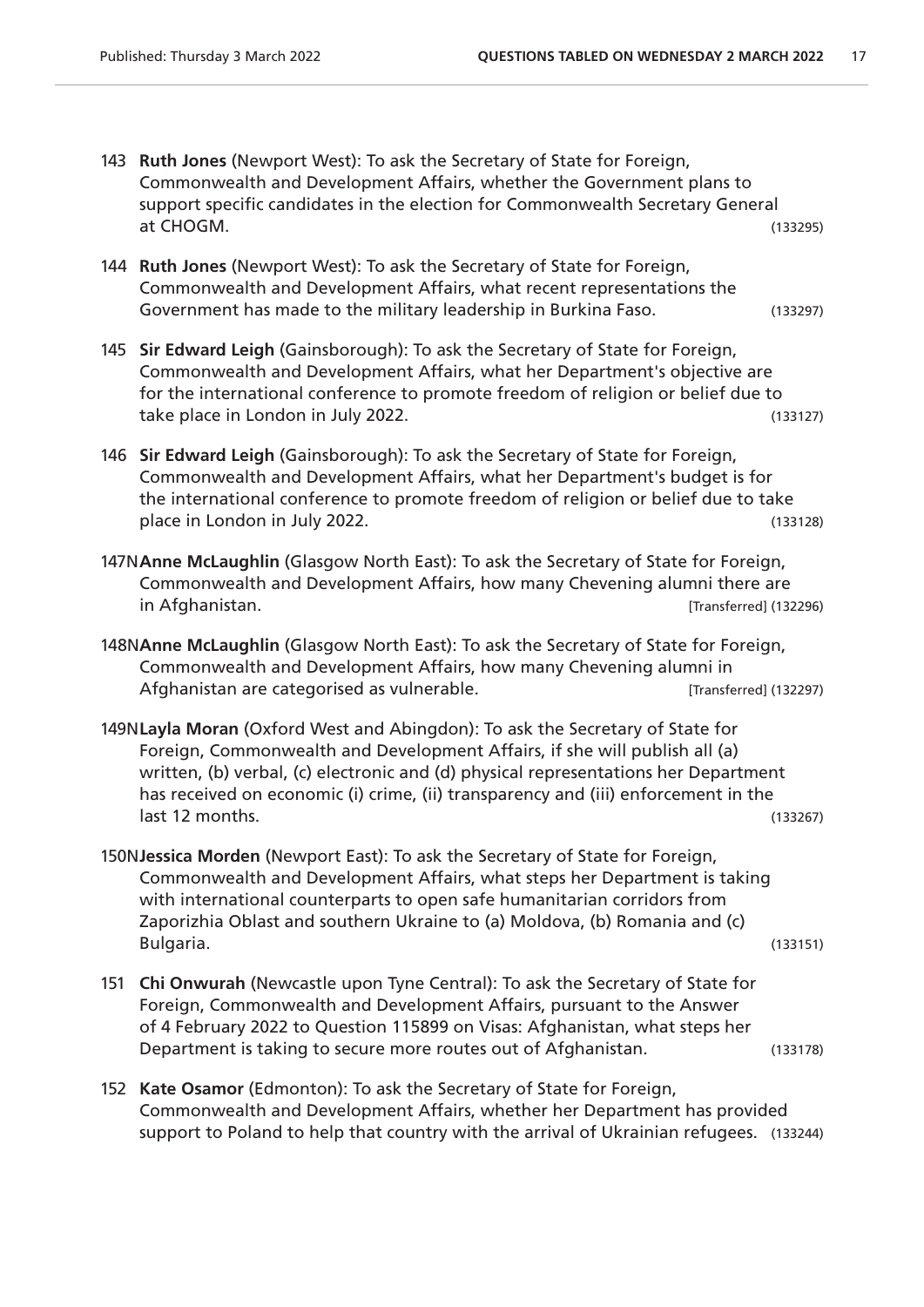- 153 **Kate Osamor** (Edmonton): To ask the Secretary of State for Foreign, Commonwealth and Development Affairs, whether she plans to widen export limits of luxury goods to and from Russia. (133245)
- 154 **Kate Osamor** (Edmonton): To ask the Secretary of State for Foreign, Commonwealth and Development Affairs, what assessment she has made of the potential merits of the proposal by the Mayor of London to seize properties owned by Russian oligarchs. (133246)
- 155N**Sarah Owen** (Luton North): To ask the Secretary of State for Foreign, Commonwealth and Development Affairs, whether her Department is taking steps to (a) re-open the British Embassy in Warsaw to tackle the needs of people connected with the war in Ukraine and (b) ensure a full and active consular service for British citizens seeking support in the region surrounding Ukraine. (133311)
- 156 **Dr Dan Poulter** (Central Suffolk and North Ipswich): To ask the Secretary of State for Foreign, Commonwealth and Development Affairs, what steps her Department will take to help support the global roll out of the covid-19 vaccine. (133158)
- 157 **Alyn Smith** (Stirling): To ask the Secretary of State for Foreign, Commonwealth and Development Affairs, if she will take diplomatic steps to encourage the 119 countries who signed the United Nations General Assembly resolution on the 18 June 2021, which calls upon all member states to prevent the flow of arms into Myanmar, to put unilateral arms embargoes in place. (133303)
- 158N**Dan Carden** (Liverpool, Walton): To ask the Secretary of State for the Home Department, what the current average processing time is for family visas. [R] (133265)
- 159N**Mr Alistair Carmichael** (Orkney and Shetland): To ask the Secretary of State for the Home Department, what data the Government used to determine that 200,000 Ukrainian people would be eligible to seek asylum or residence to the UK. (133131)
- 160N**Drew Hendry** (Inverness, Nairn, Badenoch and Strathspey): To ask the Secretary of State for the Home Department, with reference to her oral statement of 1 March 2022 on Humanitarian support for Ukrainians, whether the humanitarian sponsorship pathway route will be open to the immediate families of Ukrainian students studying in the UK. (133217)
- 161N**Stephen Kinnock** (Aberavon): To ask the Secretary of State for the Home Department, with reference to her Department's guidance titled Support for family members of British nationals in Ukraine and Ukrainian nationals in Ukraine and the UK, what estimate she has made of the number of people living in Ukraine with family members who have indefinite leave to remain in the UK, as at 2 March 2022. (133196)
- 162N**Shabana Mahmood** (Birmingham, Ladywood): To ask the Secretary of State for the Home Department, what progress the Government has made on publishing its response to the consultation on Personal Emergency Evacuation Plans. (133157)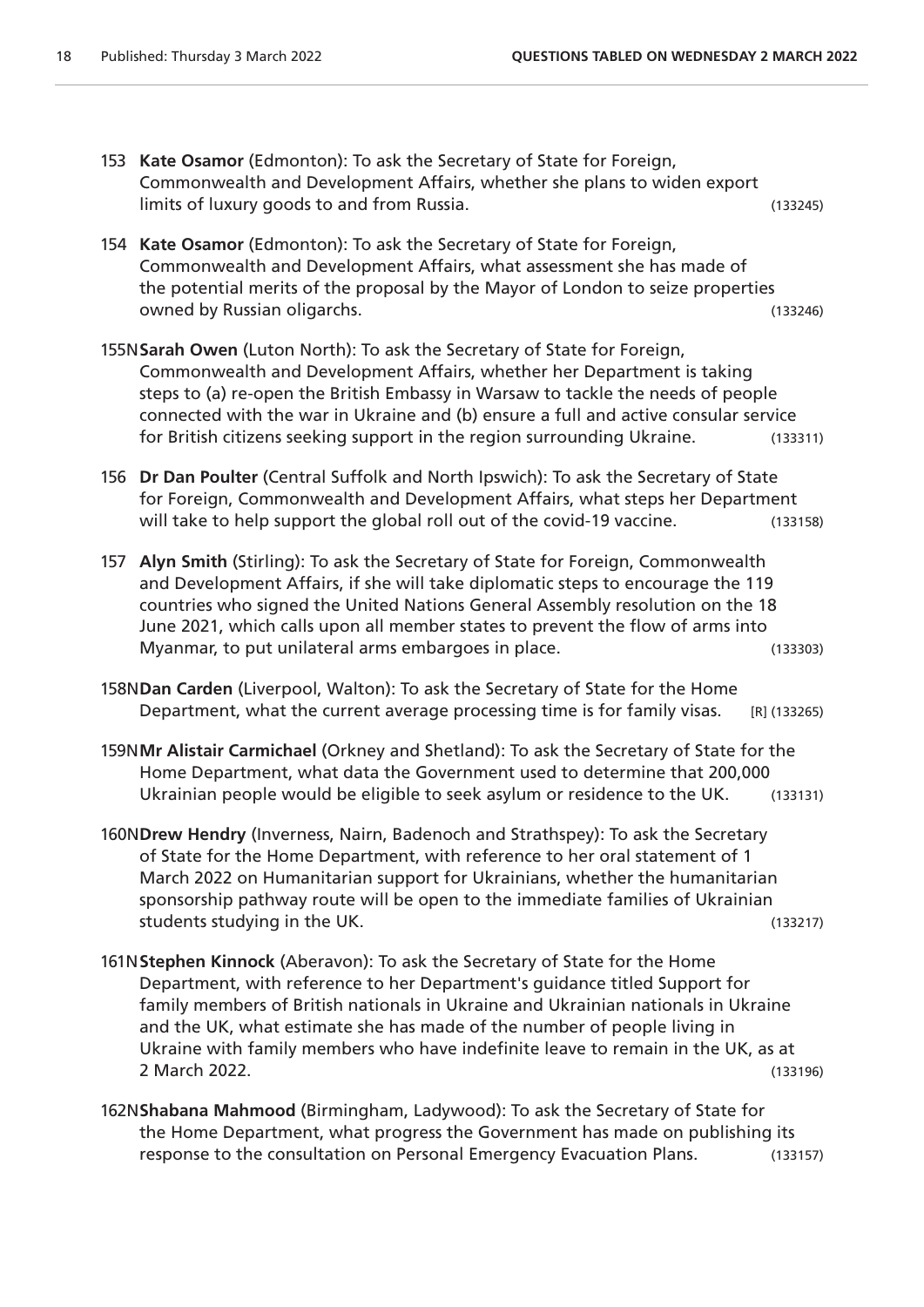|     | 163NRachael Maskell (York Central): To ask the Secretary of State for the Home<br>Department, what estimate she has made of the minimum time it takes to<br>complete a biometric test.                                                                                                                                                          | (133221) |
|-----|-------------------------------------------------------------------------------------------------------------------------------------------------------------------------------------------------------------------------------------------------------------------------------------------------------------------------------------------------|----------|
|     | 164NRachael Maskell (York Central): To ask the Secretary of State for the Home<br>Department, if she will hold a refugee summit to help ensure that all relevant (a)<br>agencies, (b) Government departments and (c) local authorities work together<br>effectively to identify all the accommodation that could be freed up for refugees.      | (133222) |
| 165 | Rachael Maskell (York Central): To ask the Secretary of State for the Home<br>Department, if she will expedite the Afghan Citizens Resettlement Scheme<br>for people from (a) the Hararas Muslim community and (b) other minoritised<br>communities.                                                                                            | (133223) |
|     | 166NCarol Monaghan (Glasgow North West): To ask the Secretary of State for the<br>Home Department, what steps her Department is taking to provide information<br>to the Afghan Chevening Scholars on their immigration status.                                                                                                                  | (133204) |
|     | 167NCarol Monaghan (Glasgow North West): To ask the Secretary of State for the<br>Home Department, if she will provide clarity to the 2021-22 intake of Afghan<br>Chevening Scholars on their immigration status.                                                                                                                               | (133205) |
|     | 168NCarol Monaghan (Glasgow North West): To ask the Secretary of State for the<br>Home Department, what steps her Department is taking to ensure that Afghan<br>Chevening Scholars are able to contact her Department directly regarding their<br>immigration status.                                                                           | (133206) |
|     | 169 Kate Osamor (Edmonton): To ask the Secretary of State for the Home Department,<br>whether her Department has made an estimate of how many Ukrainian refugees<br>will apply for a UK visa.                                                                                                                                                   | (133241) |
|     | 170 Kate Osamor (Edmonton): To ask the Secretary of State for the Home Department,<br>how many Ukrainian citizens have (a) applied for and (b) been refused a UK visa<br>since the Russian invasion of that country.                                                                                                                            | (133242) |
| 171 | Kate Osamor (Edmonton): To ask the Secretary of State for the Home Department,<br>what steps her Department is taking to create safe routes for Ukrainian refugees<br>travelling to the UK.                                                                                                                                                     | (133243) |
|     | 172N Sarah Owen (Luton North): To ask the Secretary of State for the Home<br>Department, what steps she is taking to support people seeking safe refuge in the<br>UK from countries surrounding Ukraine.                                                                                                                                        | (133312) |
|     | 173N Andy Slaughter (Hammersmith): To ask the Secretary of State for the Home<br>Department, what (a) steps the Government will take to ensure that all police<br>forces in England contain a dedicated rape and serious sexual offences unit and<br>(b) estimate he has made of how quickly those units could be established in all<br>forces. | (133143) |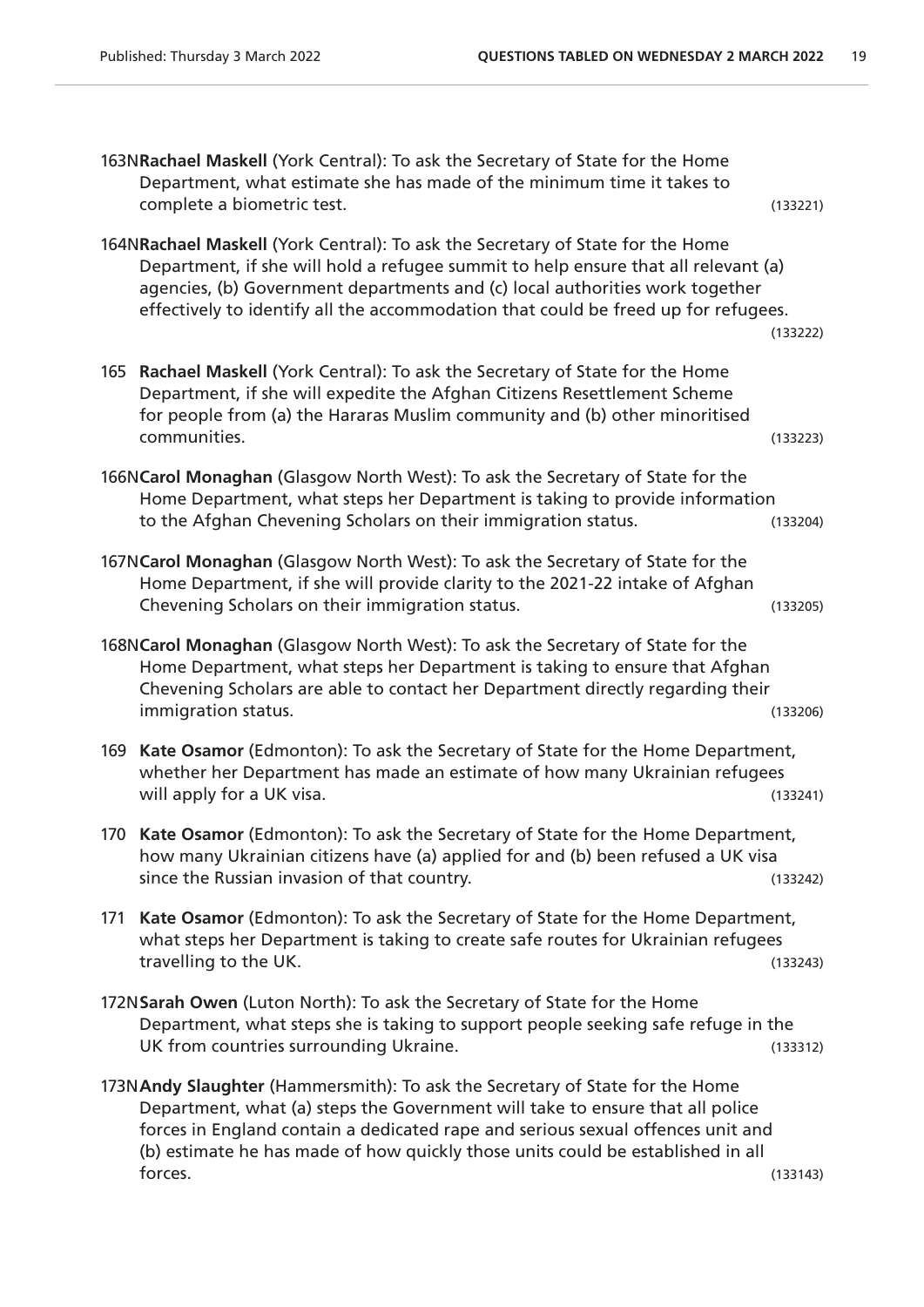- 174N**Emily Thornberry** (Islington South and Finsbury): To ask the Secretary of State for the Home Department, if she will publish the detailed calculations conducted by her Department underpinning the estimates that (a) 100,000 and (b) 200,000 Ukrainian nationals would be eligible to seek family visas in the UK under the respective criteria set out in her statements on 28 February and 1 March 2022. (133144)
- 175 **Ruth Jones** (Newport West): To ask the Secretary of State for Defence, when he last spoke to his Swedish counterpart. (133289)
- 176 **Ruth Jones** (Newport West): To ask the Secretary of State for Defence, when he last spoke to his Finnish counterpart. (133290)
- 177 **Ruth Jones** (Newport West): To ask the Secretary of State for Defence, what recent steps he has taken to ensure that the UK's NATO defence and security obligations are fulfilled to counter the threats from Russia. (133294)
- 178 **Andrew Rosindell** (Romford): To ask the Secretary of State for Defence, what assessment has his Department has made of the use of hybrid warfare in Russia's invasion of Ukraine. (133132)
- 179 **Andrew Rosindell** (Romford): To ask the Secretary of State for Defence, what progress his Department has made on providing the Ukrainian army with (a) lethal and (b) non-lethal defensive military equipment. (133133)
- 180 **Sir Peter Bottomley** (Worthing West): To ask the Secretary of State for Justice, when the payment recommended by Lady Justice Andrews in case 2019 04229 B3 with neutral citation [2021] EWCA Crim 956 and as requested in TO 23914037 will be made; and for how long that payment has been under consideration. (133122)
- 181N**Darren Jones** (Bristol North West): To ask the Secretary of State for Justice, if his Department will publish the funding agreements for Legal Aid Agency's contracts that are expected to commence from September 2022. (133252)
- 182N**Afzal Khan** (Manchester, Gorton): To ask the Secretary of State for Justice, how much and what proportion of the funding committed to the accelerated items of the Independent Review of Criminal Legal Aid has been paid out as of February 2022. (133280)
- 183N**Afzal Khan** (Manchester, Gorton): To ask the Secretary of State for Justice, how much (a) additional funding has been committed to criminal legal aid since 2018, (b) how this figure has been calculated, (c) how much of this funding has been spent and (d) what the funding breakdown is between payments to litigators and to advocates. (133281)
- 184N**Grahame Morris** (Easington): To ask the Secretary of State for Justice, what is the (a) current and (b) recommended level of staffing of the Legal Ombudsman. (133160)
- 185N**Grahame Morris** (Easington): To ask the Secretary of State for Justice, what is the current level of staff retention in the Legal Ombudsman. (133161)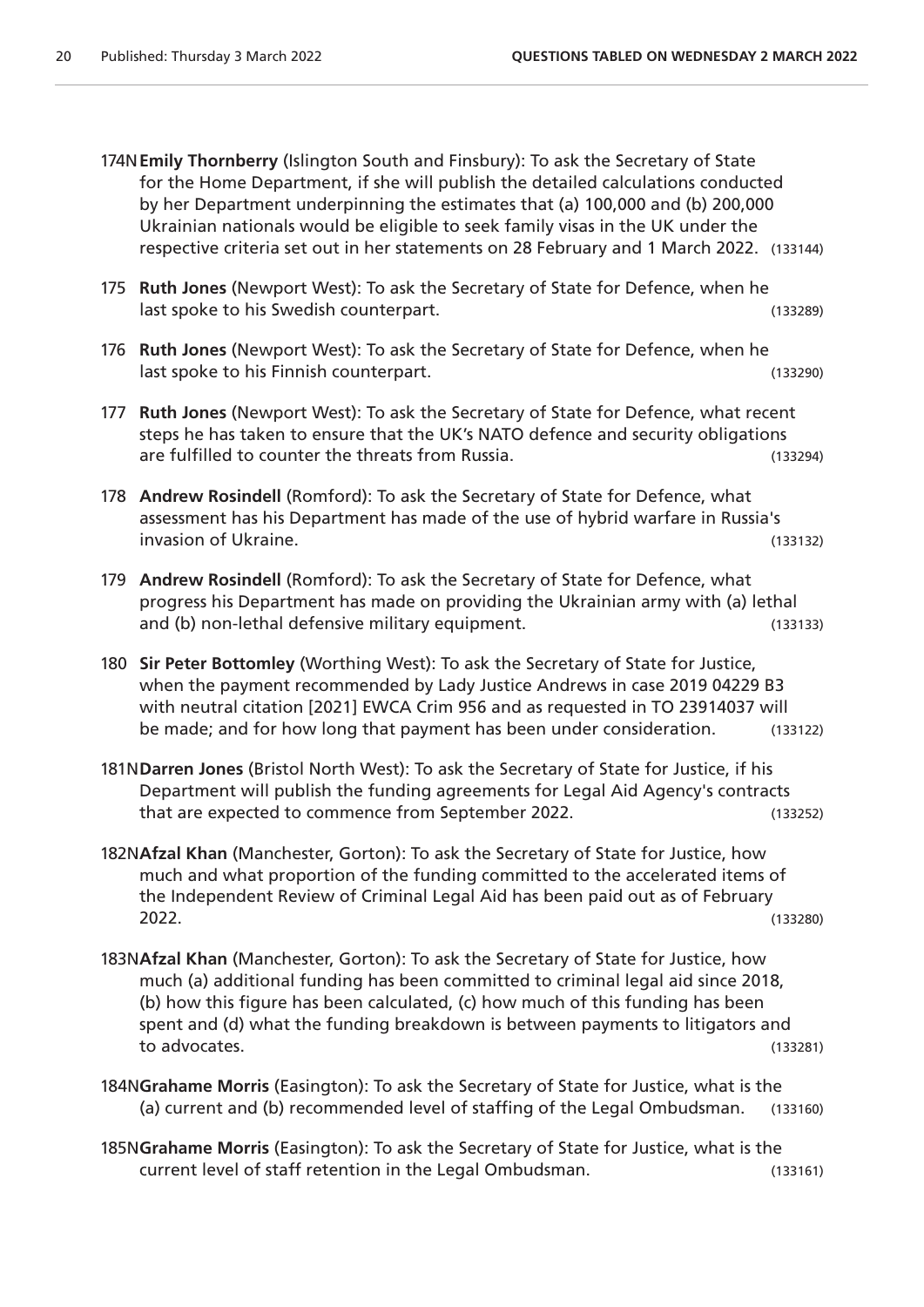|     | 186NGrahame Morris (Easington): To ask the Secretary of State for Justice, what steps<br>he is taking to improve staff retention within the Legal Ombudsman.                                                                                                                                                                                             | (133162) |
|-----|----------------------------------------------------------------------------------------------------------------------------------------------------------------------------------------------------------------------------------------------------------------------------------------------------------------------------------------------------------|----------|
|     | 187NSteve Reed (Croydon North): To ask the Secretary of State for Justice, how many<br>prison leavers find work within six months of release.                                                                                                                                                                                                            | (133191) |
|     | 188NSteve Reed (Croydon North): To ask the Secretary of State for Justice, what steps<br>his Department is taking to assist prison leavers to find work.                                                                                                                                                                                                 | (133192) |
|     | 189NSteve Reed (Croydon North): To ask the Secretary of State for Justice, how many<br>offenders have been tagged with sobriety tags in England since their launch in<br>March 2021.                                                                                                                                                                     | (133193) |
|     | 190NSteve Reed (Croydon North): To ask the Secretary of State for Justice, how many<br>places for prisoners will be created by refurbishment of HMPs (a) Norwich, (b)<br>Birmingham and (c) Liverpool; and if he will publish a timetable for completion of<br>those works.                                                                              | (133194) |
|     | 191N Steve Reed (Croydon North): To ask the Secretary of State for Justice, how many<br>prisoners have left custody and gone into (a) exempt accommodation and (b)<br>temporary probation accommodation in each of the last five years.                                                                                                                  | (133195) |
|     | 192 Ruth Jones (Newport West): To ask the Secretary of State for Northern Ireland,<br>what steps he is taking to progress the election of a (a) First and (b) deputy First<br>Minister of Northern Ireland.                                                                                                                                              | (133296) |
| 193 | Feryal Clark (Enfield North): To ask the Chancellor of the Exchequer, what<br>assessment he has made of trends of the level of former employees being denied<br>furlough payments for which they are eligible by employers.                                                                                                                              | (133324) |
|     | 194NMaria Eagle (Garston and Halewood): To ask the Chancellor of the Exchequer,<br>if his Department has introduced any exemptions to the current documentary<br>requirements to allow the process of delivering aid to EU countries to assist<br>Ukrainian refugees to be expedited in particular in relation to MRN numbers.<br>[Transferred] (132167) |          |
|     | 195NJonathan Edwards (Carmarthen East and Dinefwr): To ask the Chancellor of the<br>Exchequer, what assessment he has made of the potential merits of increasing the<br>tax free mileage allowance in light of rising fuel prices.                                                                                                                       | (133159) |
|     | 196NMichael Fabricant (Lichfield): To ask the Chancellor of the Exchequer, for what<br>reason a 30 day licence has been granted giving permission for any individual or<br>entity to wind down any transactions with Russian bank VTB until 27 March.                                                                                                    | (133125) |
|     | 197NMs Nusrat Ghani (Wealden): To ask the Chancellor of the Exchequer, what<br>assessment his Department has made of the proportion of still wine sold in the UK<br>that will be subject to a potential increase in duty in the context of Alcohol Duty                                                                                                  |          |

Review; and if he will make a statement. (133208)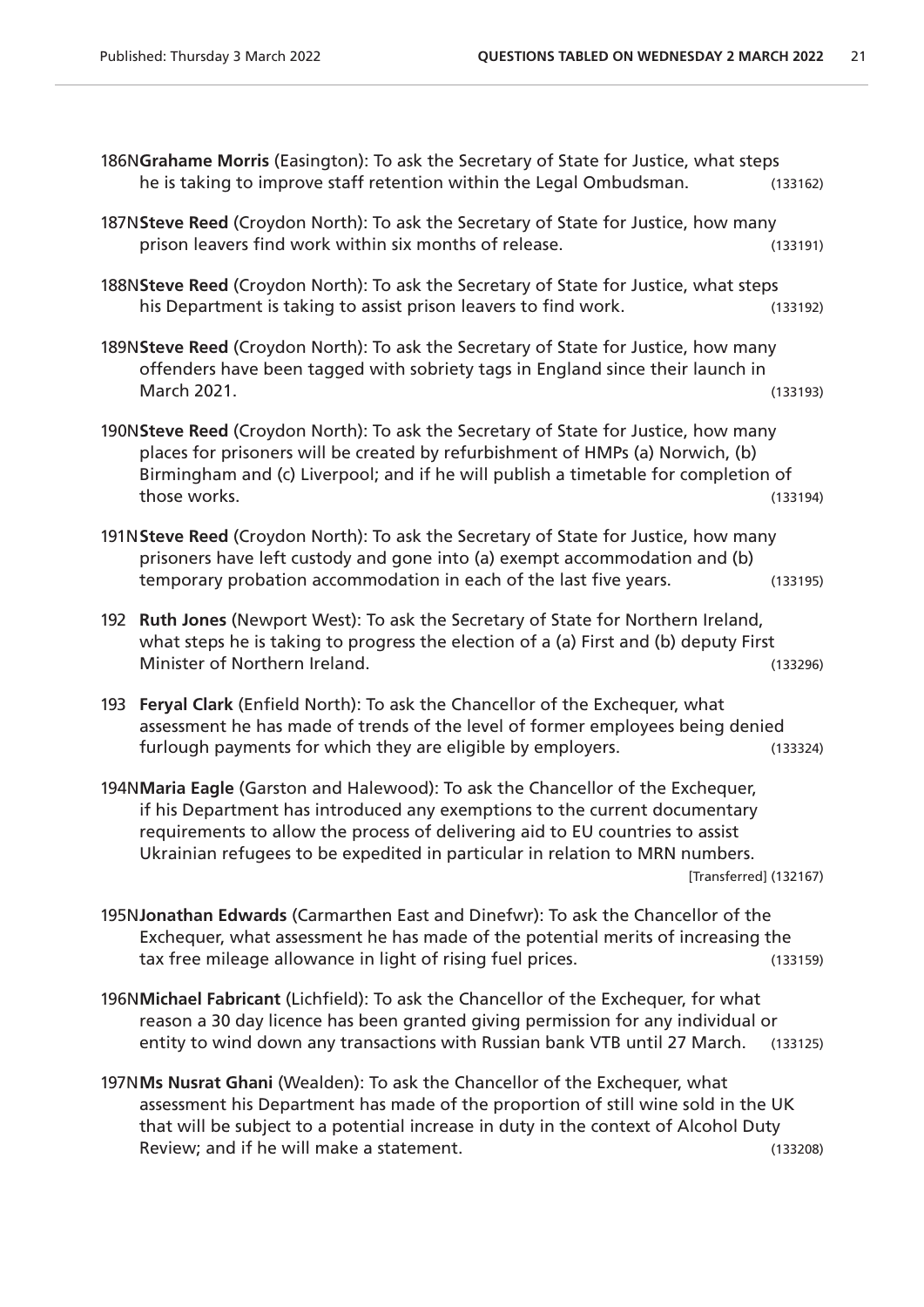198N**Ms Nusrat Ghani** (Wealden): To ask the Chancellor of the Exchequer, what assessment he has made of the impact of the Government's proposed changes to alcohol excise duty on duty receipts from (a) beer, (b) cider, (c) spirits and (d) wine and sparkling wine made from fresh grapes; if he will place a copy of this assessment in the Library; and if he will make a statement. (133209)

- 199N**Ms Nusrat Ghani** (Wealden): To ask the Chancellor of the Exchequer, whether his Department has had discussions with the UK wine industry's (a) domestic producers and (b) importers on the potential scope to reduce the alcoholic content of wine made from fresh grapes; and if he will make a statement. (133210)
- 200N **Drew Hendry** (Inverness, Nairn, Badenoch and Strathspey): To ask the Chancellor of the Exchequer, what steps his Department is taking to ensure that cryptocurrency cannot be used to make purchases in the UK by (a) individuals sanctioned due to the war between Russia and Ukraine and (b) the Russian state to buy war materials within the UK. (133214)
- 201N**Drew Hendry** (Inverness, Nairn, Badenoch and Strathspey): To ask the Chancellor of the Exchequer, whether his Department has made an assessment of the potential merits of creating additional identification requirements for people making purchases from UK-based businesses using cryptocurrencies to help prevent (a) individuals and (b) the Russian state avoid sanctions related to the war in Ukraine. (133215)
- 202N**Darren Jones** (Bristol North West): To ask the Chancellor of the Exchequer, what assessment he has made of the potential effect of a rise in inflation on levels of child poverty in (a) Bristol North West constituency and (b) the UK. (133254)
- 203 **Charlotte Nichols** (Warrington North): To ask the Chancellor of the Exchequer, what estimate his Department has made of the current value of assets owned in the UK property market by (a) Russian oligarchs and (b) others associated with the Putin regime. (133314)
- 204 **Chi Onwurah** (Newcastle upon Tyne Central): To ask the Chancellor of the Exchequer, what assessment his Department has made on the impact of not uprating benefits in line with inflation on the incomes of households in receipt of universal credit following reductions to that benefit in 2021. (133168)
- 205N**Chi Onwurah** (Newcastle upon Tyne Central): To ask the Chancellor of the Exchequer, what assessment he has made on the impact of not uprating benefits in line with inflation on levels of child poverty in Newcastle upon Tyne Central. (133169)
- 206N **Chi Onwurah** (Newcastle upon Tyne Central): To ask the Chancellor of the Exchequer, what financial support the Government is providing to extremely clinically vulnerable people who continue to shield and (a) are unable to seek employment and (b) are not in receipt of benefits because of the earnings of another household member. (133170)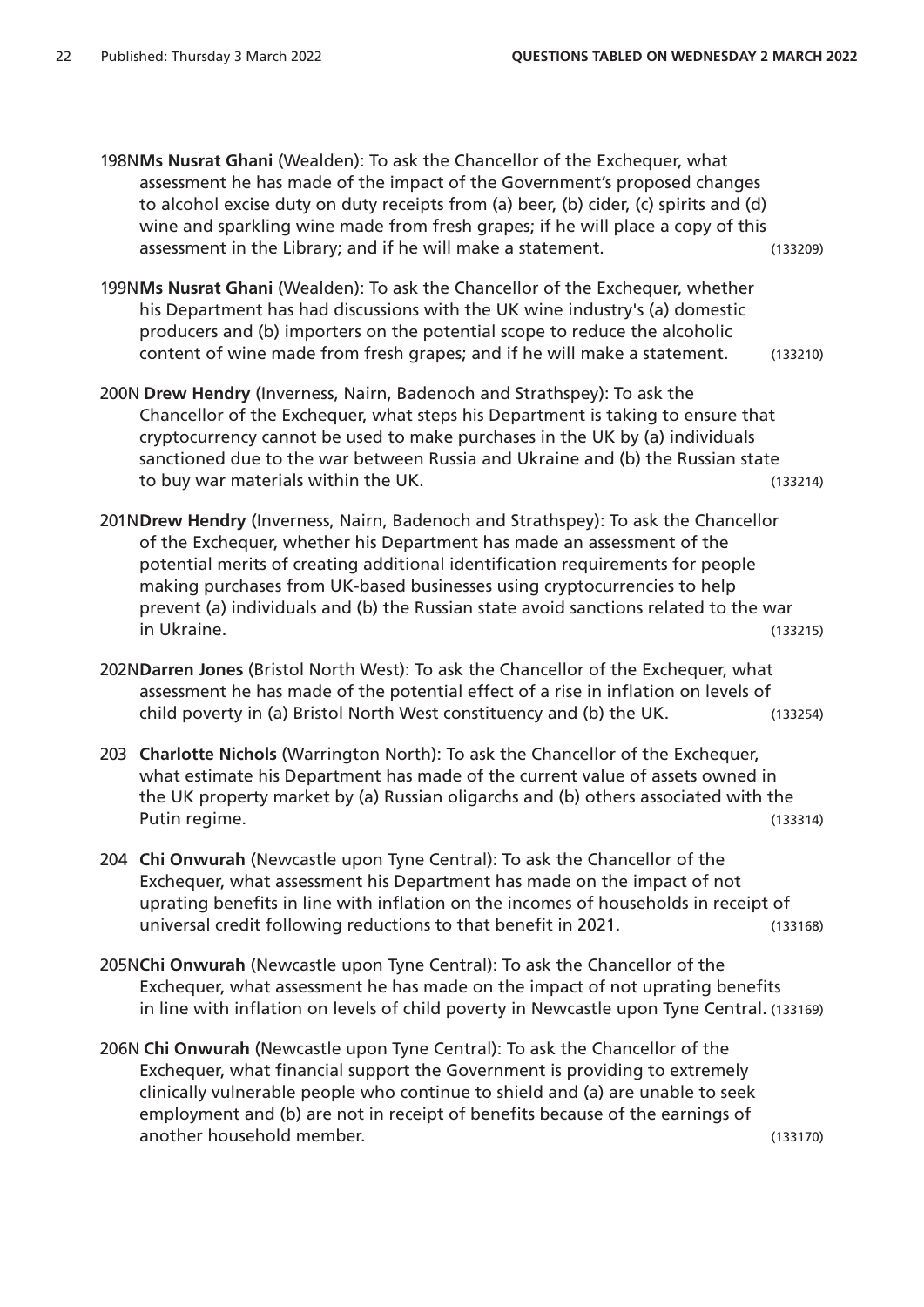- 207 **Alec Shelbrooke** (Elmet and Rothwell): To ask the Chancellor of the Exchequer, what support he will provide to residents of park homes who are not eligible for the energy bill rebate because their energy is supplied direct to the operating business and then recharged to the resident. (133164)
- 208N **Chris Stephens** (Glasgow South West): To ask the Chancellor of the Exchequer, pursuant to the Answer of 24 February 2022 to Question 126706 on Treasury: Coronavirus, if he will make it his policy to require individual risk assessments for all employees at Her Majesty's Revenue and Customs (HMRC) before they return to the workplace following the easing of covid-19 restrictions; and how many individual risk assessments for people returning to work have been conducted by HMRC as of 2 March 2022. (133212)
- 209 **Catherine West** (Hornsey and Wood Green): To ask the Chancellor of the Exchequer, if he will make it his policy to introduce a multi-sensory impairment education fund for all schools in England. (133247)
- 210N**Dr Alan Whitehead** (Southampton, Test): To ask the Chancellor of the Exchequer, pursuant to the Answer of 25 February 2022 to Question 127250 on Energy Bills Rebate, what mechanism his Department will introduce to recoup the £200 energy bill reduction for people with pre-payment meters. (133118)
- 211N**Dr Alan Whitehead** (Southampton, Test): To ask the Chancellor of the Exchequer, pursuant to the Answer of 25 February 2022 to Question 126560 on Energy Bills Rebate, whether his Department will (a) put a lump sum of £200 on the meters for those that use pre-payment meters, or (b) use the tariffs set by energy companies in order to do this. (133119)
- 212 **Ruth Jones** (Newport West): To ask the Secretary of State for Wales, what discussions he has had with the Welsh Government on potential financial support available for the resettlement and welcome of refugees fleeing Ukraine. (133287)
- 213 **Ruth Jones** (Newport West): To ask the Secretary of State for Wales, whether he has met representatives of the Welsh Local Government Association to understand the financial support needed to welcome refugees from Ukraine. (133288)
- 214 **Ruth Jones** (Newport West): To ask the Secretary of State for Wales, what recent steps his Department has taken to help strengthen the Union. (133298)
- 215 **Ruth Jones** (Newport West): To ask the Secretary of State for Wales, what discussions he has had with the Chancellor of the Exchequer on supporting economic growth in Newport West constituency. (133299)
- 216 **Ruth Jones** (Newport West): To ask the Secretary of State for Wales, what discussions he has had with the Secretary of State for Business, Energy and Industrial Strategy on promoting renewable energy generation in (a) Newport West constituency and (b) Wales. (133300)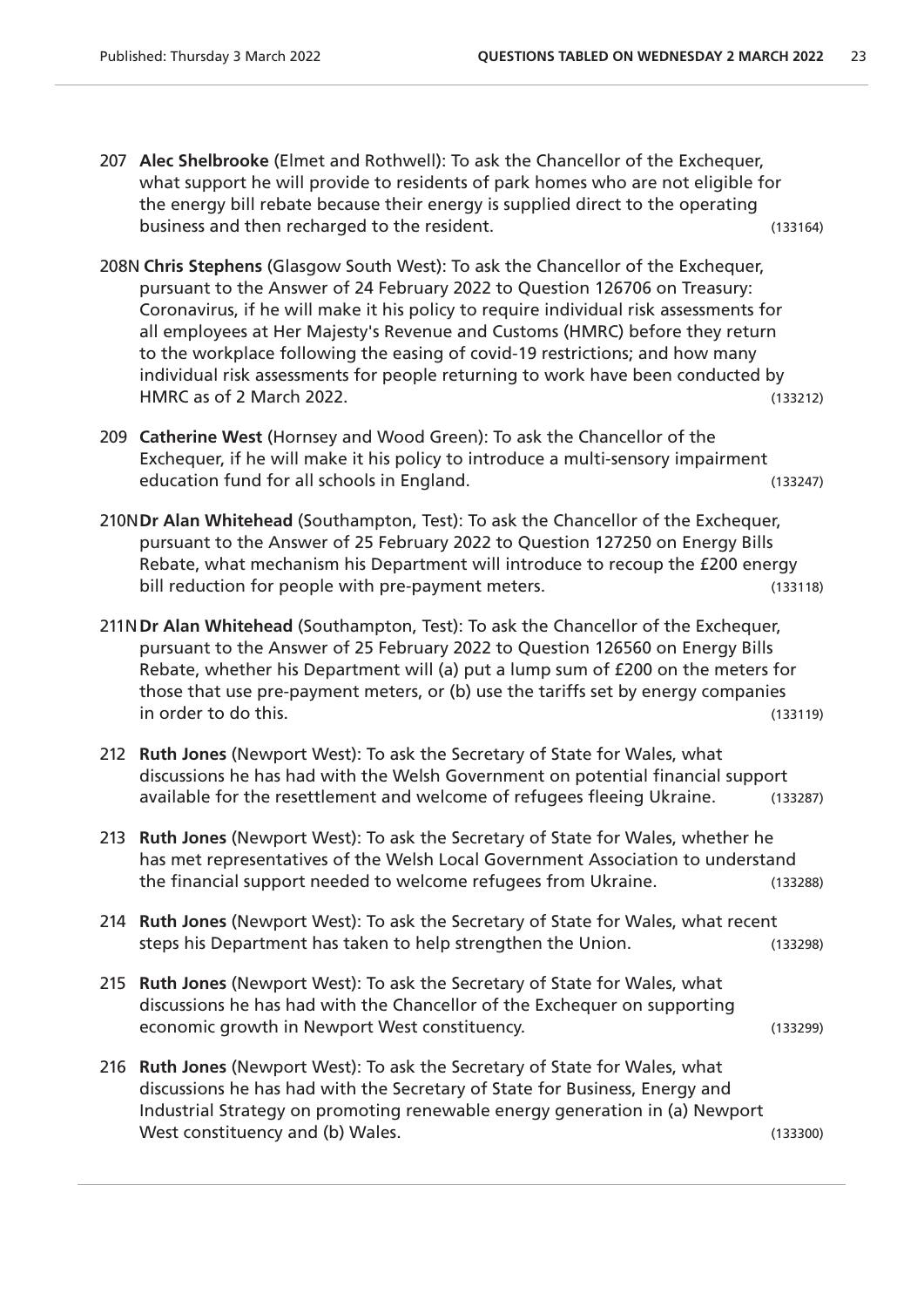# Questions for Answer on Tuesday 8 March

#### **Questions for Written Answer**

- 1N **Dr Rupa Huq** (Ealing Central and Acton): To ask the Secretary of State for Business, Energy and Industrial Strategy, on what date he plans to bring forward legislative proposals to establish a public register of overseas property ownership. [Transferred] (132327)
- 2N **Angus Brendan MacNeil** (Na h-Eileanan an Iar): To ask the Secretary of State for International Trade, (a) on which day and (b) at what time her Department shared (i) the whole UK-New Zealand free trade agreement, (ii) elements of the UK-New Zealand free trade agreement and (iii) a press release announcing that the agreement was to be signed with (A) media representatives, (B) the Trade and Agriculture Commission and (C) any of the Trade Advisory Groups or members. (133150)
- 3N **Ruth Cadbury** (Brentford and Isleworth): To ask the Secretary of State for the Home Department, whether people from Ukraine resident in the UK on a tier 2 visa are eligible to bring family members from Ukraine into the UK under the Ukrainian humanitarian route set out by her Department. (133197)
- 4N **Dr Rupa Huq** (Ealing Central and Acton): To ask the Chancellor of the Exchequer, what assessment he has made of the potential merits of increasing the lifetime ISA property limit in line with inflation. [Transferred] (132326)

#### **Oral Questions to the Secretary of State for Foreign, Commonwealth and Development Affairs**

| $\mathbf{1}$   | Dehenna Davison (Bishop Auckland): What recent legislative steps her Department<br>has taken to help strengthen the sanctions regime against Russia. | (905920) |
|----------------|------------------------------------------------------------------------------------------------------------------------------------------------------|----------|
| $\mathbf{2}$   | Virginia Crosbie (Ynys Môn): What recent legislative steps her Department has<br>taken to help strengthen the sanctions regime against Russia.       | (905921) |
| 3              | Douglas Ross (Moray): What steps her Department is taking to support Ukraine.                                                                        | (905922) |
| 4              | Liz Twist (Blaydon): What recent discussions she has had with international<br>partners on the humanitarian crisis in Ukraine.                       | (905923) |
| 5              | Aaron Bell (Newcastle-under-Lyme): What steps her Department is taking to<br>support Ukraine.                                                        | (905924) |
| 6              | Gareth Davies (Grantham and Stamford): What diplomatic steps she has taken to<br>strengthen the UK's economic and security relationship with India.  | (905925) |
| $\overline{7}$ | Andrew Jones (Harrogate and Knaresborough): What recent discussions she has<br>had with her G7 counterparts on strengthening European security.      | (905926) |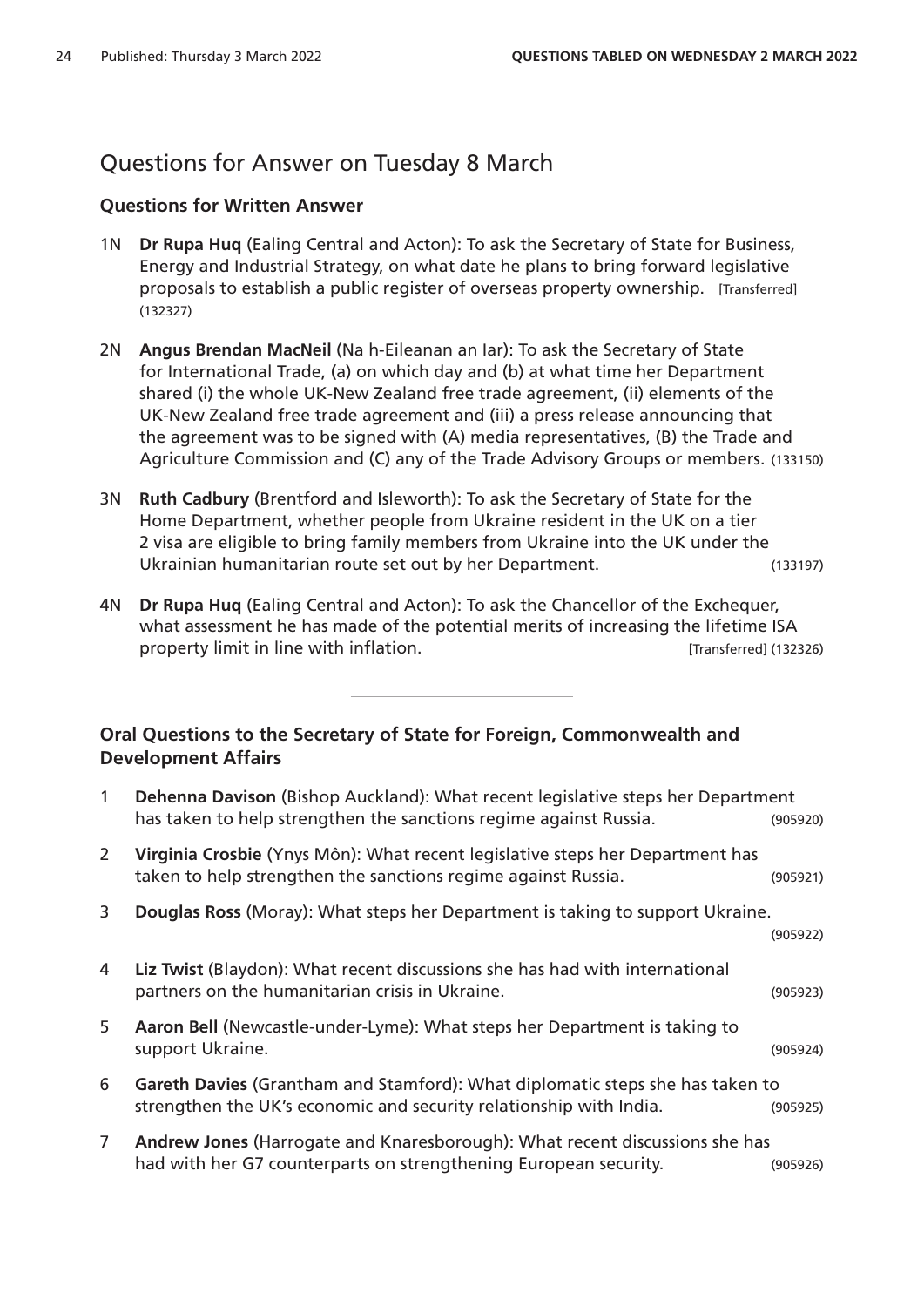| Wera Hobhouse (Bath): What steps she is taking to support people fleeing from |          |
|-------------------------------------------------------------------------------|----------|
| Ukraine.                                                                      | (905927) |

| Steve McCabe (Birmingham, Selly Oak): What assessment she has made of the       |
|---------------------------------------------------------------------------------|
| progress made towards a renewed nuclear deal with Iran during the Vienna talks. |

(905928)

10 **Christian Wakeford** (Bury South): What steps her Department is taking to encourage Arab and Muslim states to normalise diplomatic relations with Israel.(905929)

| 11 Selaine Saxby (North Devon): What steps her Department is taking to support |          |
|--------------------------------------------------------------------------------|----------|
| Ukraine.                                                                       | (905930) |

| 12 Derek Thomas (St Ives): What steps her Department has taken to (a) identify      |          |
|-------------------------------------------------------------------------------------|----------|
| eligible applicants to the Afghan Citizens Resettlement Scheme in Afghanistan       |          |
| who meet the criteria for vulnerable minorities and (b) provide that information to |          |
| the Home Office.                                                                    | (905931) |

13 **Henry Smith** (Crawley): What assessment she has made of the implications for her policy of the Mauritian sovereignty claim on the Chagos islands. (905932)

| 14 Nigel Mills (Amber Valley): What recent steps her Department has taken to tackle |          |
|-------------------------------------------------------------------------------------|----------|
| illicit finance.                                                                    | (905933) |

- 15 **Fleur Anderson** (Putney): How much UK aid will be allocated to water, sanitation and hygiene programmes in the next three years. The same state of the season (905934)
- 16 **Jessica Morden** (Newport East): What recent discussions she has had with international partners on the humanitarian crisis in Ukraine. (905935)

| 17 Ian Paisley (North Antrim): What recent discussions she has had with her EU |          |
|--------------------------------------------------------------------------------|----------|
| counterpart on the impact of the Northern Ireland Protocol on Northern Ireland |          |
| trade.                                                                         | (905936) |

18 **Mr John Whittingdale** (Maldon): What steps she is taking to promote global media freedom. (905937)

| 19 Bell Ribeiro-Addy (Streatham): What recent discussions she has had with |          |
|----------------------------------------------------------------------------|----------|
| international partners on the humanitarian crisis in Ukraine.              | (905938) |

20 **Robbie Moore** (Keighley): What steps her Department is taking to support Ukraine.

|               | (905939) |
|---------------|----------|
| $\frac{1}{2}$ |          |

- 21 **Caroline Ansell** (Eastbourne): What steps her Department is taking to support Ukraine. (905940)
- 22 **Mr Laurence Robertson** (Tewkesbury): What recent assessment she has made of the humanitarian situation in Ethiopia. (905941)
- 23 **Matt Western** (Warwick and Leamington): What assessment she has made of the impact of UK sanctions imposed to date on (a) individuals and (b) entities associated with the conflict in Ukraine. (905942)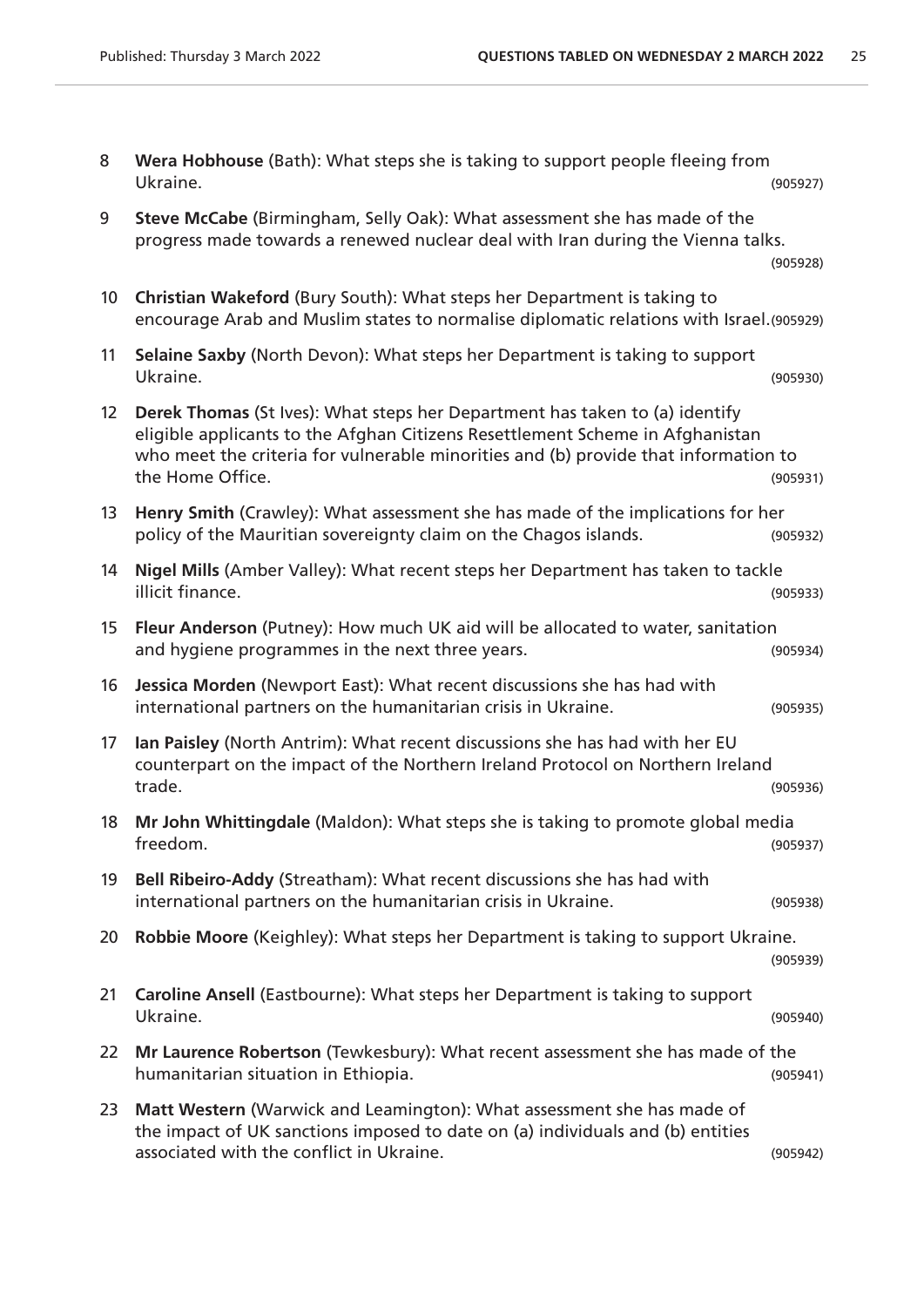- 24 **Jim Shannon** (Strangford): What representations she has made to her counterpart in Kazakhstan on the (a) use of force by security forces on people protesting against living standards and (b) repression of peaceful protest. (905943)
- 25 **Dan Jarvis** (Barnsley Central): What diplomatic steps she is taking to help ensure the protection of civilians in Ukraine. (905944)



|                | T1 Carol Monaghan (Glasgow North West): If she will make a statement on her<br>departmental responsibilities. | (905945) |
|----------------|---------------------------------------------------------------------------------------------------------------|----------|
| T <sub>2</sub> | <b>Barbara Keeley (Worsley and Eccles South):</b>                                                             | (905946) |
| T3             | <b>Felicity Buchan (Kensington):</b>                                                                          | (905947) |
| T4             | <b>Stephen Flynn (Aberdeen South):</b>                                                                        | (905949) |
| T <sub>5</sub> | Rob Butler (Aylesbury):                                                                                       | (905950) |
| T6             | <b>Jessica Morden (Newport East):</b>                                                                         | (905951) |
| T7             | <b>Philip Dunne (Ludlow):</b>                                                                                 | (905952) |
| T <sub>8</sub> | Douglas Ross (Moray):                                                                                         | (905953) |
| T9             | Dr Jamie Wallis (Bridgend):                                                                                   | (905954) |
|                |                                                                                                               |          |

## Questions for Answer on Wednesday 9 March

#### **Questions for Written Answer**

- 1N **Dr Liam Fox** (North Somerset): To ask the Secretary of State for Transport, what his timeframe is for making a cumulative environmental impact assessment for (a) all UK airports, (b) UK regional airports and (c) total aviation emissions. (133124)
- 2N **Dr Rupa Huq** (Ealing Central and Acton): To ask the Secretary of State for Health and Social Care, what assessment he has made of the potential merits of updating guidelines for the administration of covid-19 vaccines to include aspiration before injection. (133239)
- 3N **Wes Streeting** (Ilford North): To ask the Secretary of State for Health and Social Care, how much the NHS spent on covid-19 tests for staff in 2020-21. (133236)